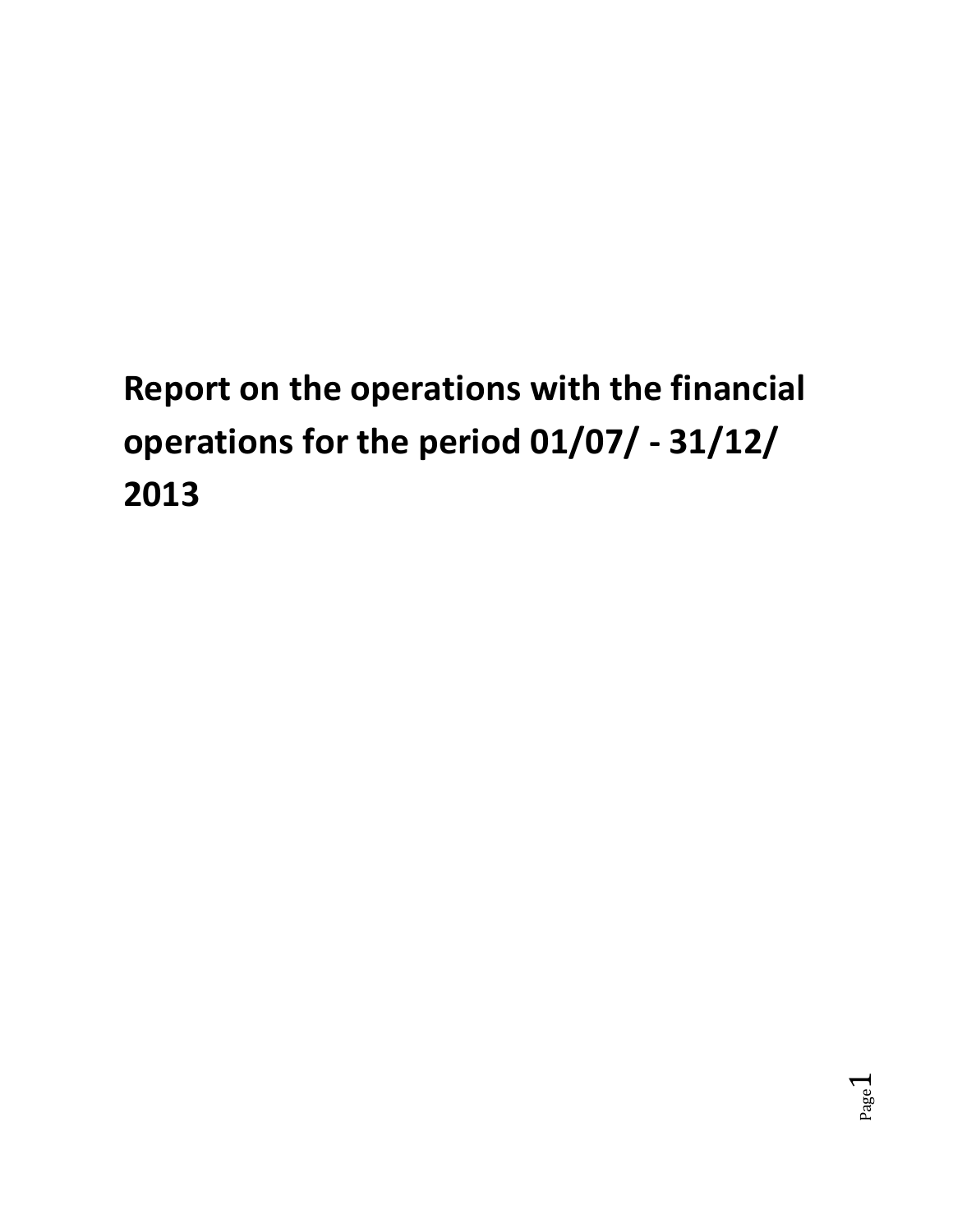# **TABLE OF CONTENTS**

## **1. OPERATIONAL REPORT FOR THE YEAR 2013**

## **1.1. BASIC INFORMATION**

## **1.2. ACTIVITIES OF THE COMPANY**

## **1.3. GENERAL ACTS OF THE COMPANY**

## **2. ACTIVITIES IMPLEMENTED AND RESULTS ACHIEVED**

**3. FINANCIAL OPERATIONS FOR THE PERIOD FROM 01/07/ TILL 31/12/ 2013** 

## **3.1. FINANCING OF THE COMPANY**

 **3.2. FINANCIAL PLAN**

 **3.3. .....**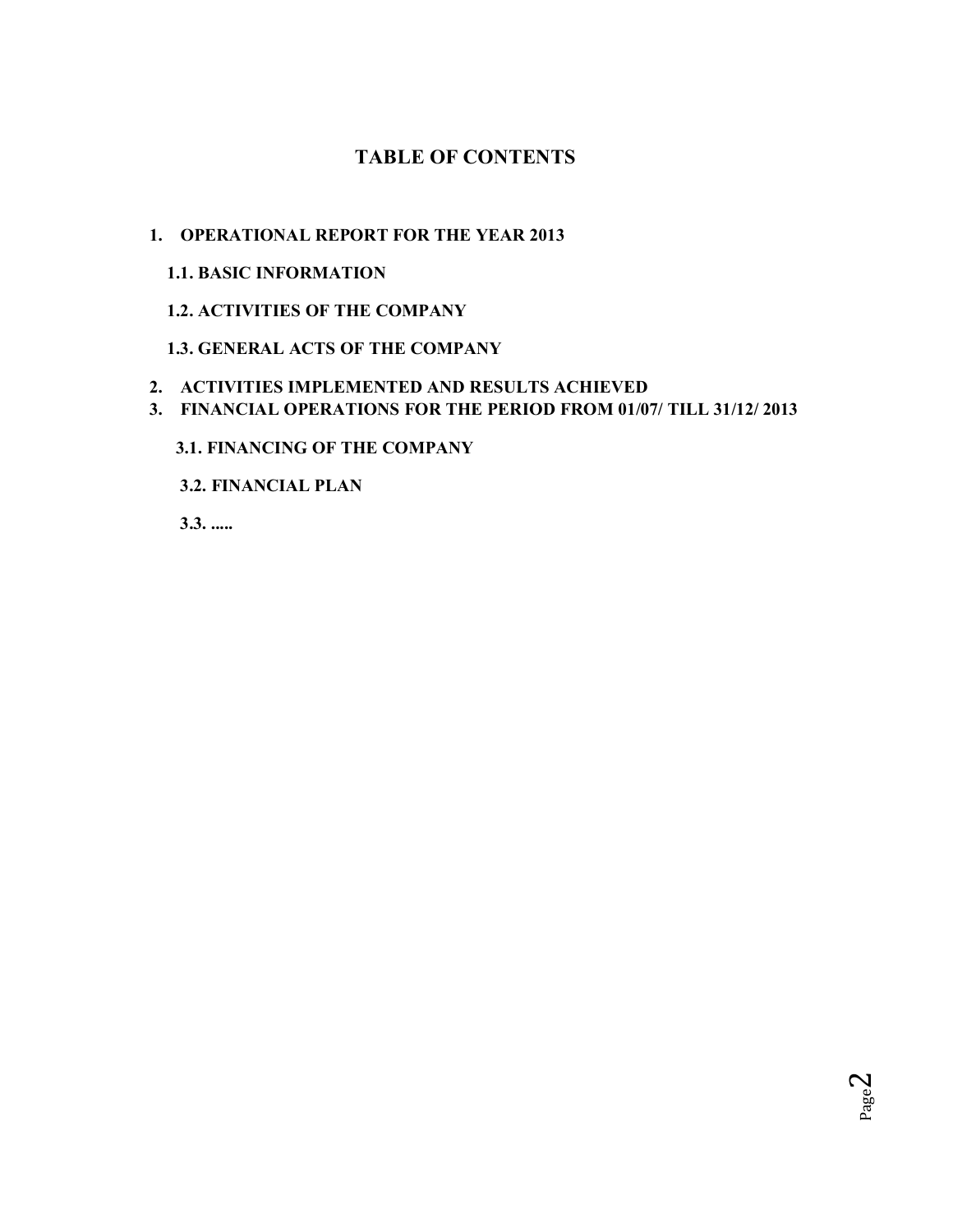## **Report on the operations in 2013**

#### **1.1 Background**

By the decision of the Assembly of Brcko District of BiH, at the proposal of Brcko District Government on August 8th, 2012, the Public Company "Putevi' Ltd Brcko" Brcko District of BiH was established with the aim of managing the road infrastructure in the area of Brcko District of BiH. The company is a legal entity that performs activities of public interest in accordance with the Law on Public Companies in Brcko District of Bosnia and Herzegovina.

#### **1.2 ACTIVITIES OF THE COMPANY**

As part of the activities of public - general interest the Company performs the following tasks:

- Controls and manages public roads, road structures, and all other goods associated with them
- Manages and oversees the construction, reconstruction, maintenance and protection of road infrastructure
- Maintains green areas in the road area
- Performs technical regulation of traffic on public roads
- Manages public parking areas
- Defines and implements a development strategy, business and investment plan
- Regularly updates Act and reports to the bodies of executive and legislative authority in Brcko District of BiH
- Implements procurement procedures for all works and services in accordance with the applicable law, with the aim of carrying out activities of general interest.
- Performs other activities and tasks in accordance with the Law on Roads of Brcko District of BiH, as well as in accordance with other laws and regulations.

In the foreign trade, the Company may perform all the duties of registered activities.

In addition to these activities, the Company may perform other activities that serve the registered activities and those are business development, design, construction and maintenance of road infrastructure and facilities, information and scientific research in the field of road infrastructure; business of surveying , geological, geotechnical and hydrological studies, as well as other activities that contribute to the performance of registered activities, which are determined by the Statute of the Company .

The Company may perform activities that are not mentioned, and which serve to registered activities under conditions prescribed by law.

The objectives of the Company are to develop, manage, and maintain the infrastructure of general interest in a state that allows unobstructed activities of general interest entrusted to it, as well as to maintain the accuracy and functionality of objects that form an integral part of this infrastructure.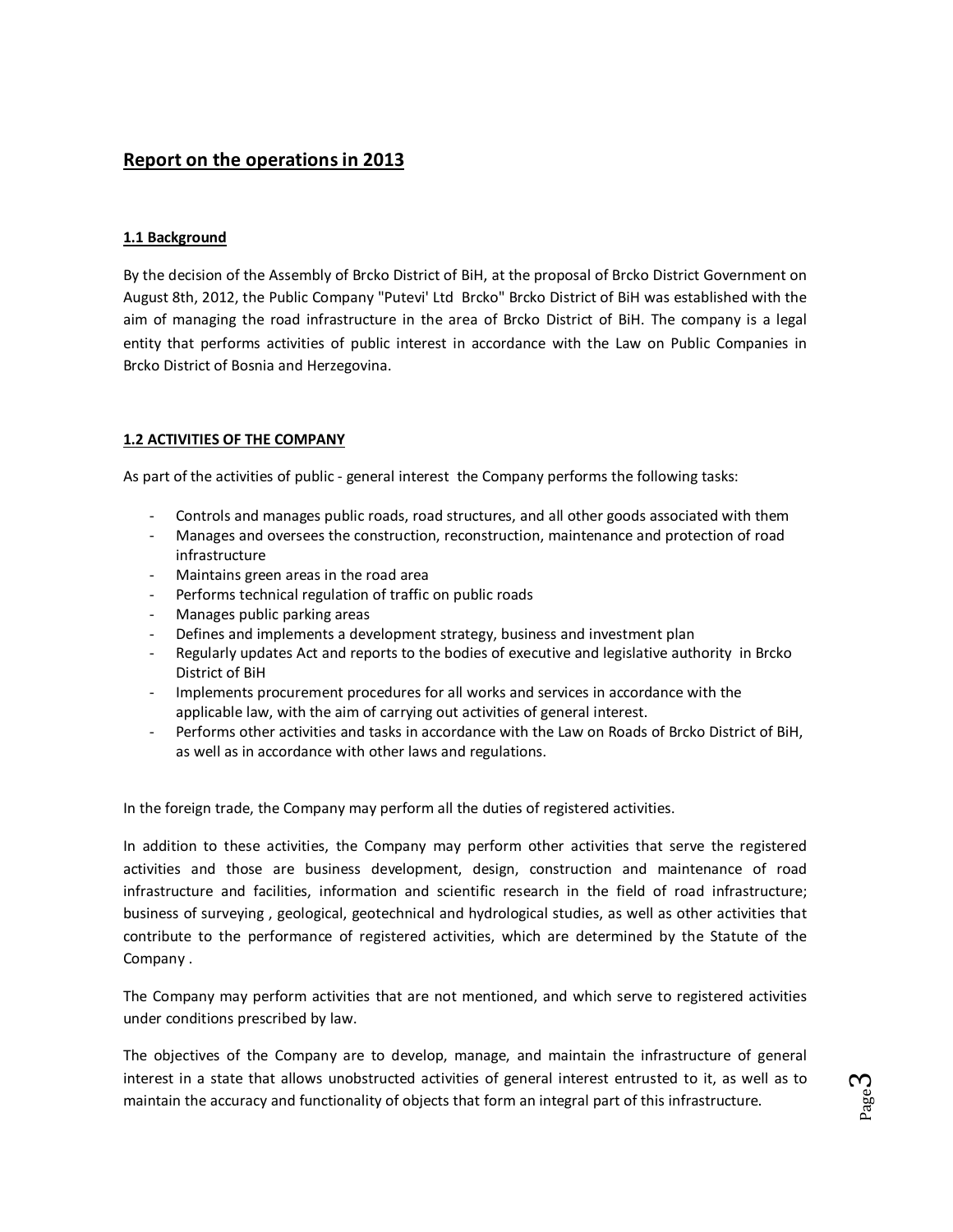Infrastructure of general interest which the Company controls make all public roads: main, regional, local, unclassified roads and streets in residential areas, and all the goods associated with them, as well as surfaces for static traffic in District.

The mentioned infrastructure of general interest is the property of Brcko District of BiH.

#### **1.3 GENERAL ACTS OF THE COMPANY**

- **Statute**
- Rules of Procedure
- Regulations
- Decision of the Board of Directors and the Director which in a general manner regulate the issues or relations in the Company e

The internal organization of the Company, job classification and job descriptions and tasks is regulated by the Rule Book on internal organization and job classification.

The company is managed by a Steering Board in accordance with the duties and responsibilities as prescribed in the Law on Public Companies and by the Statute of the Company.

The work of the Managing Board shall be governed by the Rules of Procedure of the Managing Board of the Company.

The company is managed, presented and represented by a Director of the Company.

The rights, duties and responsibilities of the director shall be specifically defined by the Statute of the Company and other general acts of the Company, and by the agreement between the Managing Board and Director.

#### **2. ACTIVITIES IMPLEMENTED AND RESULTS ACHIEVED**

After foundation of the Company, the Founder has appointed an acting director who has conducted the procedure of registration of the Company in the court registry and other functions and duties of the Acting Director determined by the Decision on the appointment, in accordance with legal provisions that regulate the matter of the foundation and beginning of the work of the Company.

The Mayor has appointed the Managing Board, which passed, in accordance with authorities and duties as prescribed in the Law on Public Companies , passed and adopted implementing legislation necessary for the operation of the company.

The Managing Board has, with the consent of the founder, adopted the Statute of the Company, Business and financial plan for 2013 and the Book of Rules on internal organization and job classification.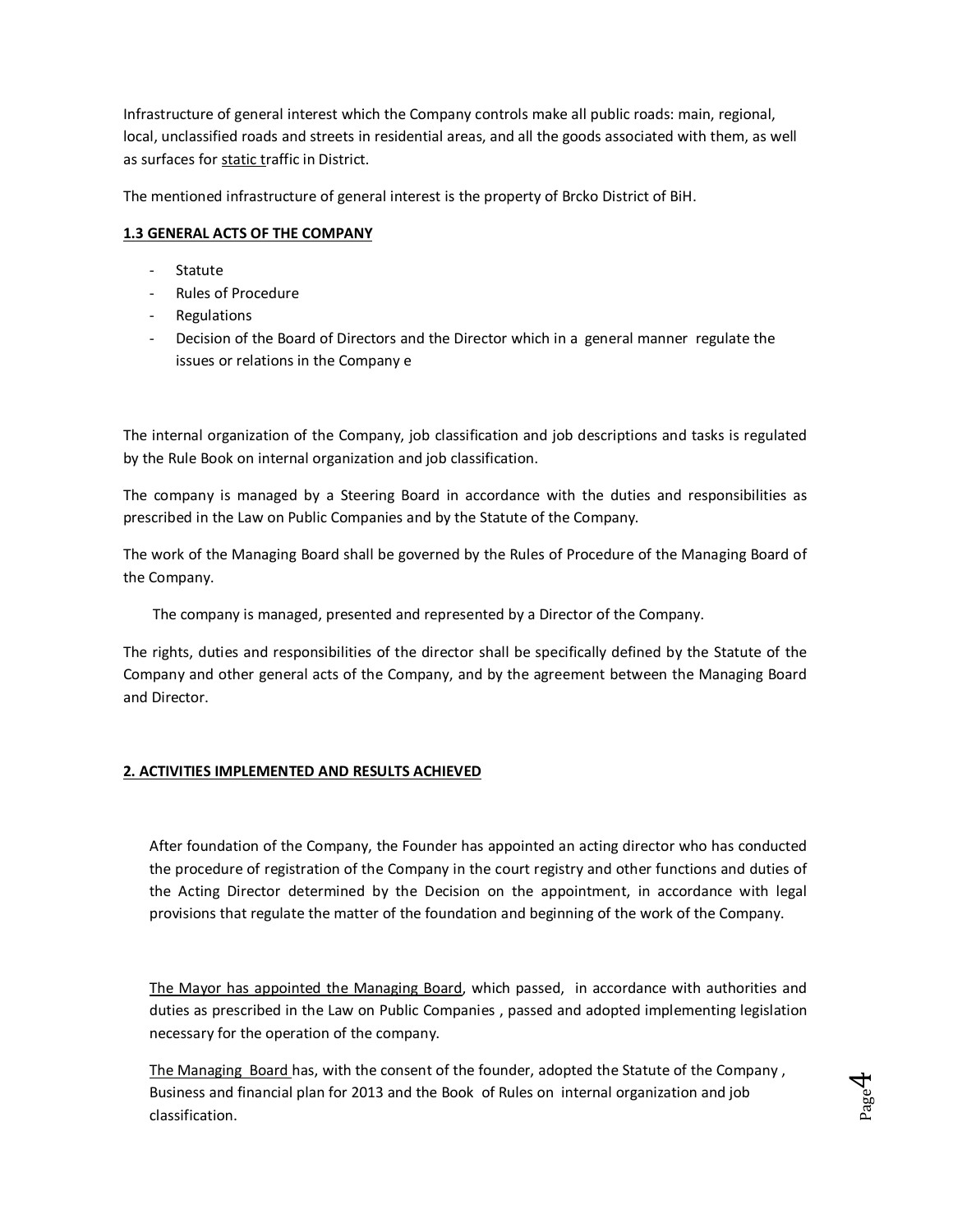In addition to these acts, the Managing Board also adopted the Rules of Procedure of the Managing Board, the Rules of Procedure on Employment, on salaries and other employee benefits, Code of Ethics, Rules on Disciplinary responsibility of employees, Regulations on the procedure of public procurement of goods and services, appointed the Director of the Company and Deputy directors, issued a Decision on implementing employment plan, as well as many other acts within its competences.

Director of the Company has continuously worked in a team for implementation the Brcko bypass project , because in the past, as an employee of the Brcko District Government , was involved in all the activities regarding this important project. At the same time he managed and represented the Company , as well as carried out the duties and tasks in accordance with the responsibilities and duties defined in the acts of the Company .

A project agreement was signed with the European Bank for Reconstruction and Development, which according to European standards of construction of roads defines the requirements of design, construction, supervision of maintenance and funding, as well as guidelines for the protection of the environment, health and cultural heritage.

The main project for construction of the Brcko bypass was designed . The revision process of project and supervisory bodies should be completed in mid-2014.

Bill of Quantity and general documentation for opening a public procurement procedure for construction of the Brcko bypass was prepared, in accordance with the rules of the European Bank for Reconstruction and Development.

New personnel was recruited, according to the Regulations on internal organization and job classification and Rules of procedure on employment. Four Bsc in Civil Engineering were hired, four technicians, an economist, a lawyer and one economic technician. By the decision of the Mayor, one civil engineer and one technician have been deployed from the Department of Public Affairs to the Company. In that way personnel prerequisites for a modern approach to business management and performance of activities entrusted to the Company were crated.

Public procurement procedures for necessary computer equipment were carried out, as well as for office furniture and material, thus achieving technical requirements for operation of the company and the implementation of tasks defined in the Business Plan. Optimal work conditions are provided for all employees are provided.

A framework contract wa also signed for winter road maintenance in the area for three years, based on performance (PBMC contract). The introduction of PBMC contract in Brcko is a provision of the Loan Support Agreement with the EBRD (the Agreement between District and the EBRD). This type of agreement reduces the incidence of public procurement process; the process is selfmonitored by the contractor, and provides the efficiency of investment and better quality in providing public services.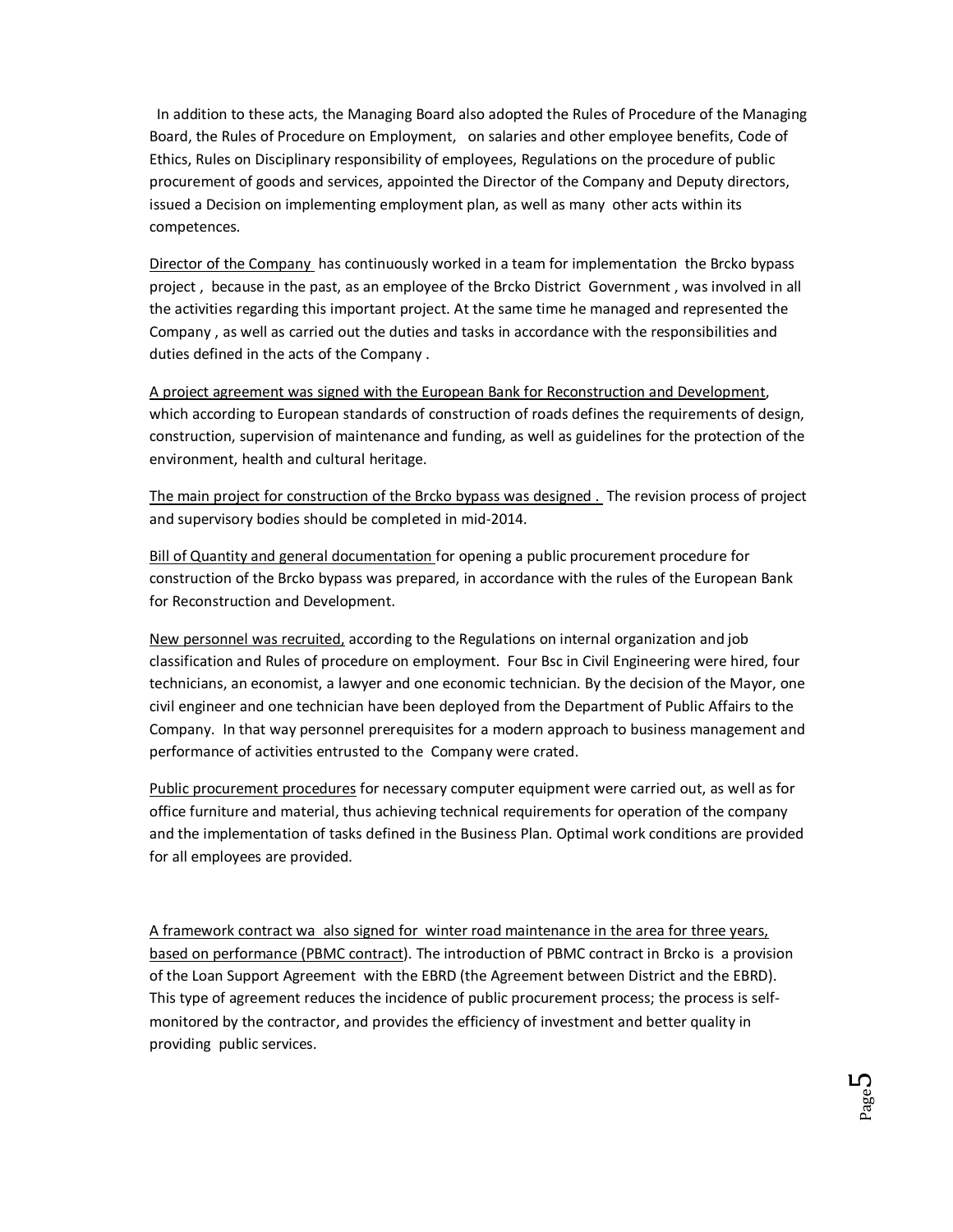Contractual obligations were taken over for the winter maintenance of roads in the zone of the city and the area West from the Department of Public Affairs, which were realized in the winter season early next year.

In this way the basic conditions necessary for carrying out activities defined by the Decision on the establishment of companies, Articles of Association and the Business Plan of the company were provided.

### **3. FINANCIAL OPERATIONS FOR THE PERIOD FROM 01/07/ TILL 31/12/ 2013**

#### **3.1. FINANCING OF THE COMPANY**

The company has been financed from the following sources:

- Income from fees in accordance with the law
- Budget of Brcko District
- Income from the Company activities
- Other legally permitted sources

The Company is entitled in legal transactions to conclude contracts and perform other activities within the legal ability of the Company and is required to comply with laws and other regulations.

The company is bookkeeping and preparing accounting statements in accordance with the law and international accounting and auditing standards.

Business books of the Company are subject to external audit.

The Company submits work report to the Mayor and the Assembly of Brcko District of BiH twice a year.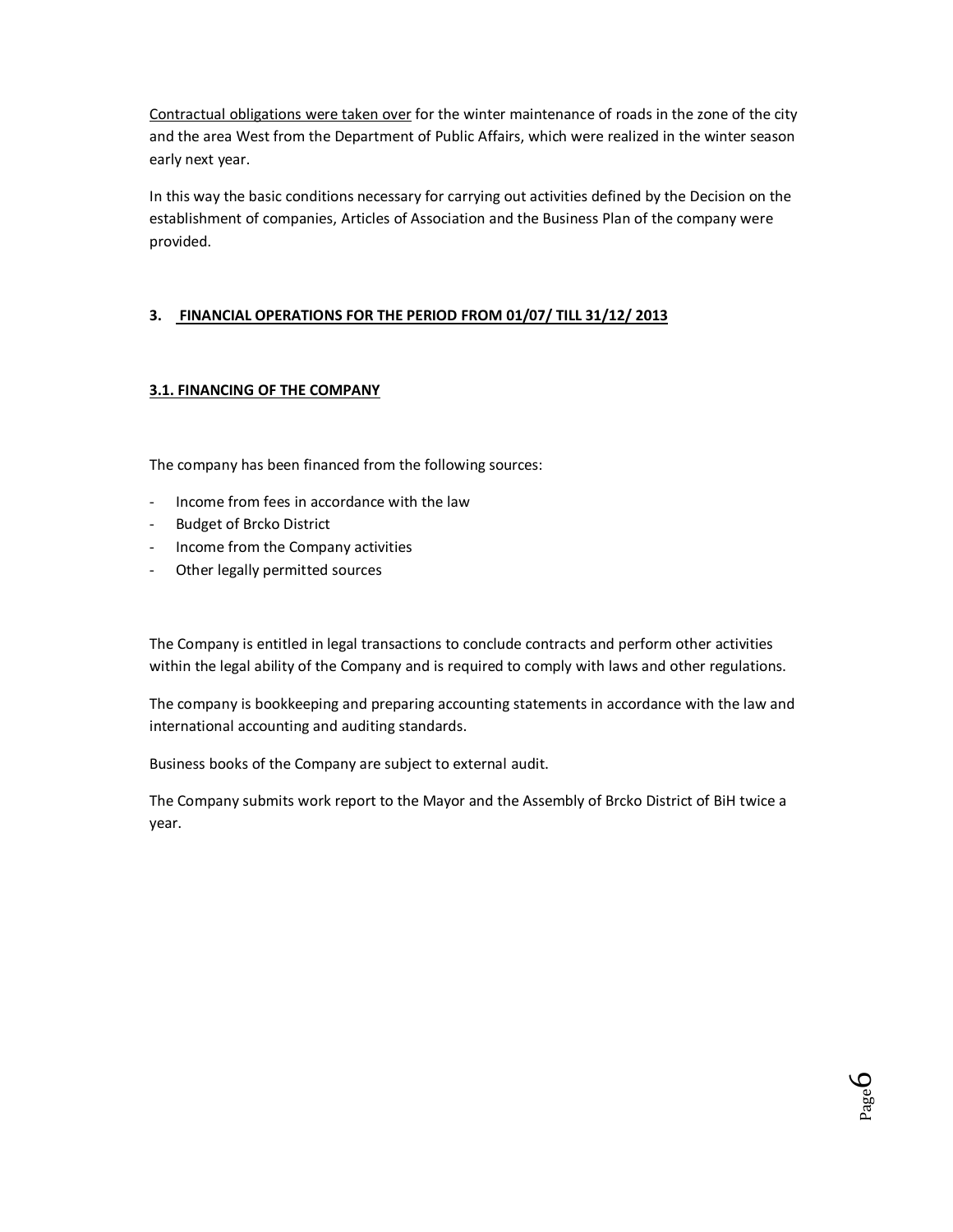## 3.2. Table of salaries projections

| <b>LABOUR</b>                                                                         | <b>Number</b><br>of<br>employees |                                  | <b>Projection (KM)</b>        |                             |  |  |
|---------------------------------------------------------------------------------------|----------------------------------|----------------------------------|-------------------------------|-----------------------------|--|--|
|                                                                                       | 19                               | <b>Monthly</b><br>gross<br>wages | <b>Number</b><br>of<br>months | By the<br>end<br>of<br>2013 |  |  |
| Director                                                                              | $\mathbf{1}$                     | 4,819                            | 6                             | 28,914                      |  |  |
| Deputy director                                                                       | $\overline{2}$                   | 2,995                            | 5                             | 29,950                      |  |  |
| Project manager                                                                       | $\mathbf{1}$                     | 2,436                            | 6                             | 14,616                      |  |  |
| Project manager                                                                       | $\overline{2}$                   | 2,436                            | $\overline{4}$                | 19,488                      |  |  |
| Senior Associate for roads                                                            | 3                                | 2,026                            | $\overline{4}$                | $\overline{24,310}$         |  |  |
| Senior Associate for traffic                                                          | $\overline{2}$                   | 2,026                            | $\overline{4}$                | 16,207                      |  |  |
| Officer for roads                                                                     | 3                                | 1,395                            | $\overline{4}$                | 16,740                      |  |  |
| Officer for roads and parking                                                         | $\mathbf{1}$                     | 1,302                            | $\overline{4}$                | 5,208                       |  |  |
| Independent Expert for financing and accounting                                       | $\mathbf{1}$                     | 2,436                            | $\overline{4}$                | 9,746                       |  |  |
| Independent<br>Officer<br>for Legal,<br>Human<br><b>Resources and General Affairs</b> | 1                                | 2,436                            | $\overline{4}$                | 9,746                       |  |  |
| Associate for public procurement and technical<br>documentation                       | $\mathbf{1}$                     | 1,395                            | 6                             | 8,370                       |  |  |
| <b>Administrative Secretary</b>                                                       | 1                                | 1,175                            | $\overline{4}$                | 4,700                       |  |  |
| Contributions paid by the employer                                                    | cca 4%                           |                                  |                               | 7,520                       |  |  |
| <b>TOTAL LABOUR COSTS</b>                                                             |                                  |                                  |                               | 195,514                     |  |  |
| compensation to members of the Managing<br>Board                                      |                                  |                                  |                               | 66,275                      |  |  |
| <b>TOTAL LABOUR COSTS AND FEES</b>                                                    |                                  |                                  |                               | 261,789                     |  |  |

Explanation: The Business Plan envisaged that for labor costs and compensation to members of the Managing Board is to be allocated 261,789.00 KM.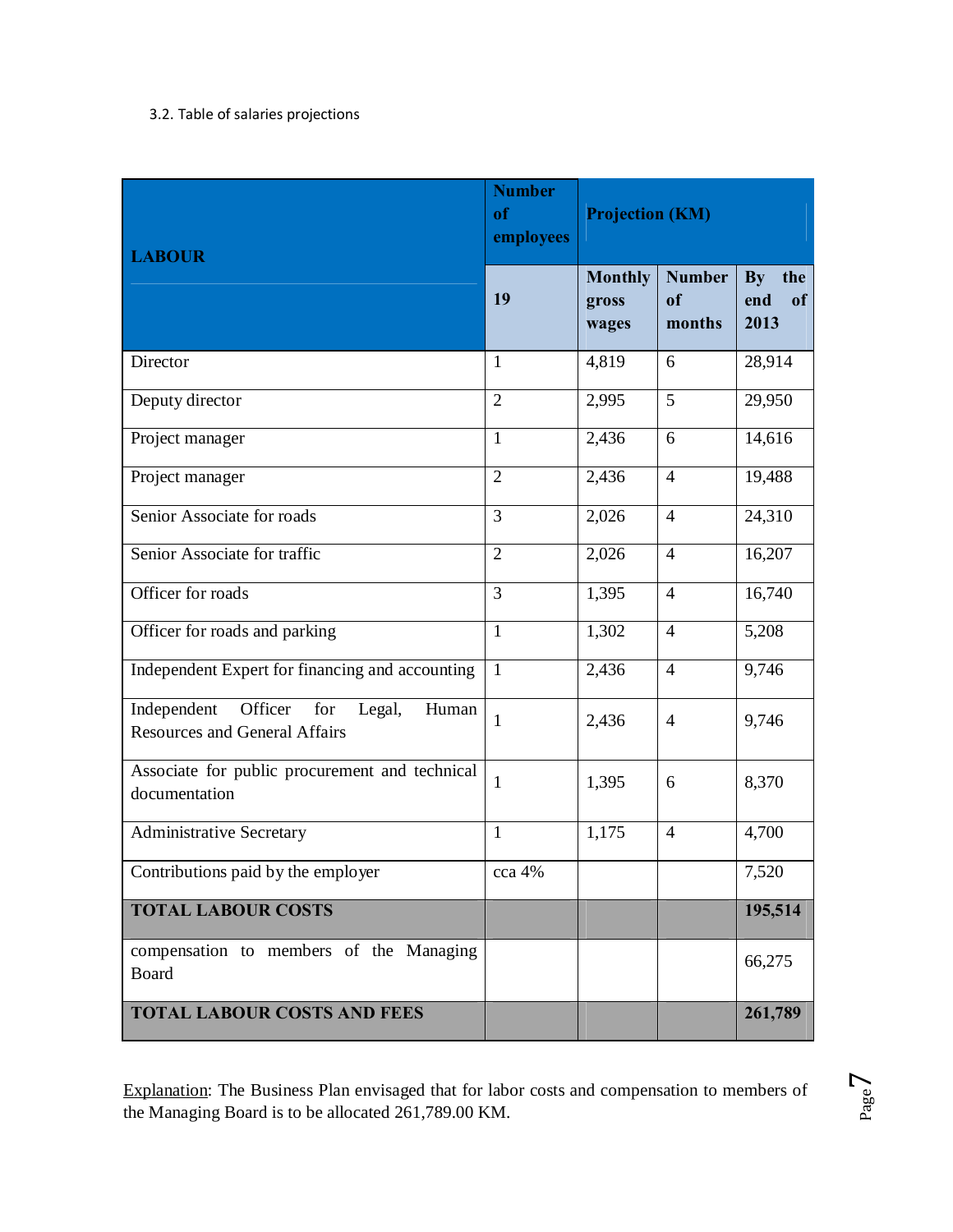The Company has, concluded on Decemebr  $31<sup>st</sup>$ , 2013, spent on gross salaries of employees 78,448.44 BAM and for compensation for the Managing Board members in the gross amount of 61,637.15 BAM.

Conclusion: The Company is left with funds planned for the cost of labor in the amount of 117,065.56 BAM and funds provided for compensation to Managing Board members in the amount of 4. 637.85 BAM, which can be seen from the presented balance sheets.

|                                               | Projection         |
|-----------------------------------------------|--------------------|
| <b>MATERIAL AND OTHER COSTS</b>               | 01/07/<br>31/12/13 |
| Lease of office space                         | 30,000             |
| Energy costs                                  | 4,000              |
| Utility services                              | 3,000              |
| Procurement of materials and small inventory  | 9,000              |
| Expenses for transportation services and fuel | 3,863              |
| Travel expenses                               | 3,000              |
| Insurance, banking services and payroll costs | 1,500              |
| Contracted services                           | 3,392              |
| <b>TOTAL MATERIAL AND OTHER COSTS</b>         | 57,755             |

**Table 2: Projection of material and other costs for the period 01/07/ – 31/12/2013**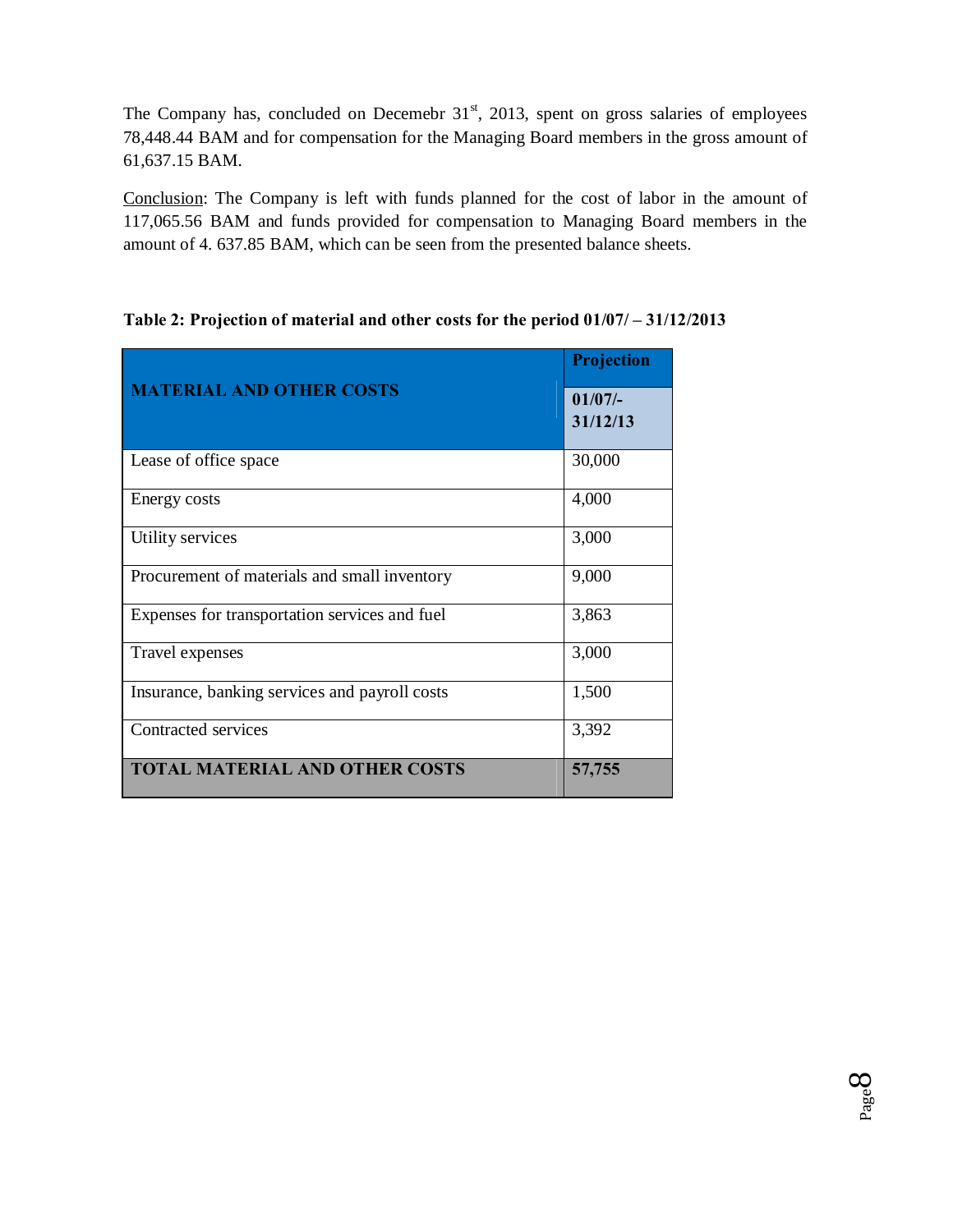# **Table 3. Income in the period 01/07/2013-31/12/2013**

| <b>ACCOUNT</b> | <b>NAME</b>                                                     | <b>INCOME</b> |
|----------------|-----------------------------------------------------------------|---------------|
| 65000000       | INCOME FROM SUBVENTIONS - BRCKO DISTRICT<br><b>GOVERNMENT</b>   | 350.544,00    |
| 65000001       | INCOME FROM GRANTS - CAPITAL GRANTS OF<br><b>THE GOVERNMENT</b> | 10.000,00     |
| 61120000       | <b>INCOME FROM SERVICES</b>                                     | 556,06        |
|                | <b>TOTAL INCOME</b>                                             | 361.100,06    |

| <b>OPERATING INCOMES AOP 201</b>                            | 361.100,06 |
|-------------------------------------------------------------|------------|
| AOP 206 travel consents                                     | 556,06     |
| AOP 215 Government subvention capital grant                 | 360.554,00 |
| <b>OPERATING EXPENSES AOP216</b><br>$(218+219+222+224+226)$ | 169.250,51 |
| <b>AOP 218- Material costs</b>                              | 8.702,55   |
| Office supplies costs                                       | 942,28     |
| Costs of professional literature                            | 459,65     |
| Consumables                                                 | 525,81     |
| Cost of small tools and inventory                           | 6.565,08   |
| Inventory costs-laptop bag                                  | 120,00     |
| Inventory costs-wireless mouse 3 pieces                     | 89,73      |
| AOP 219- gross wages and wage allowances s                  | 140.745,00 |
| Gross wages and wage allowances costs                       | 78.448,00  |
| <b>Compensations for Managing Board</b>                     | 62.297,00  |
| <b>AOP 222 PRODUCTION SERVICES COSTS</b>                    | 9.323,00   |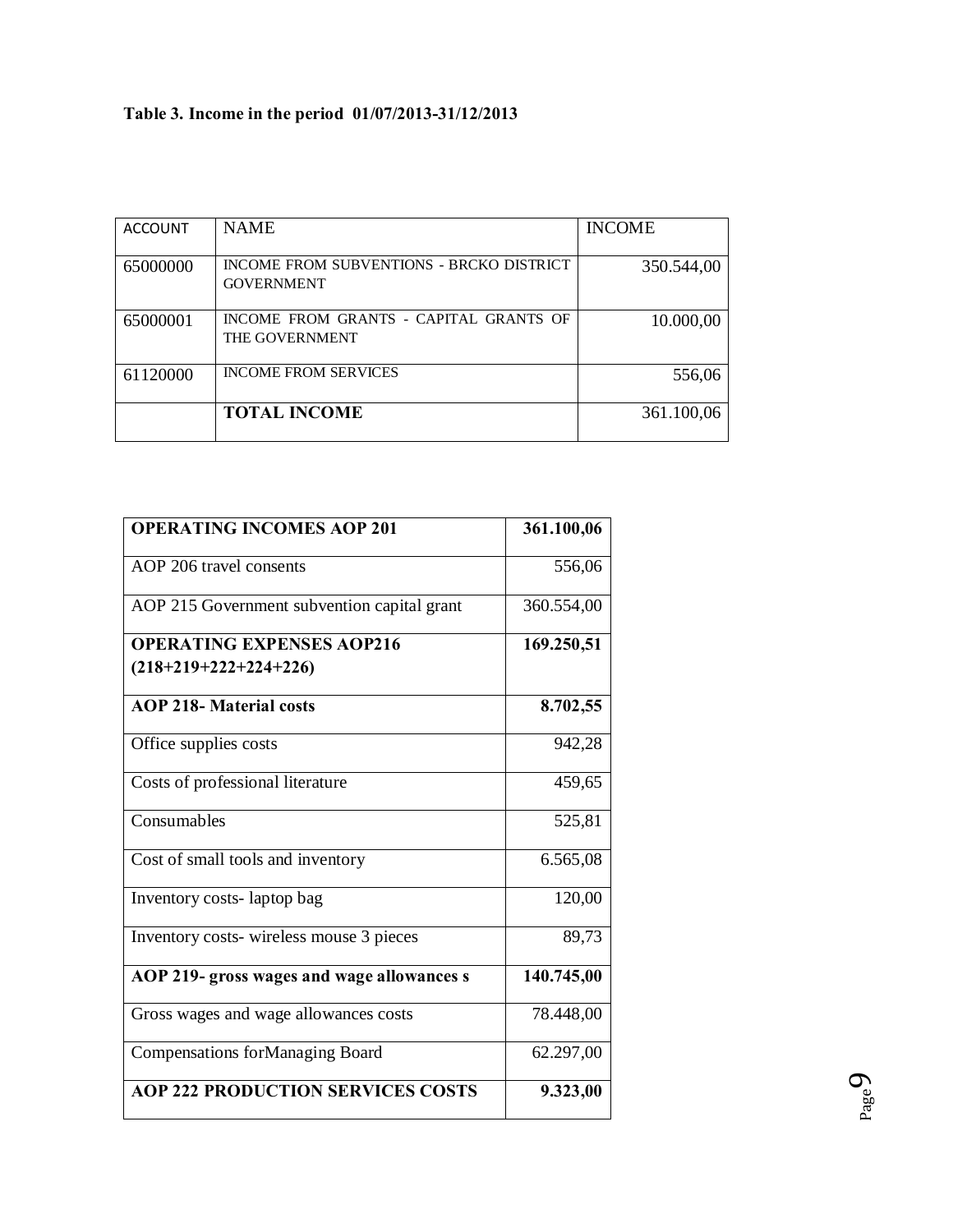| Postal costs                                               | 915,65    |
|------------------------------------------------------------|-----------|
| <b>Rental</b> costs                                        | 3.015,38  |
| Costs of making of advertising and promotional<br>material | 5.041,53  |
| Other services costs                                       | 350,00    |
| <b>DEPRECIATION AOP 223</b>                                | 209,00    |
| <b>INTANGIBLE COSTS AOP 226</b>                            | 10.271,00 |
| Bookkeeping costs                                          | 1.200,00  |
| Radio and TV advertising costs                             | 900,00    |
| Documentation translation costs                            | 489,00    |
| Costs of installation and software maintenance             | 852,35    |
| Lawyer services                                            | 600,00    |
| <b>Business travels costs</b>                              | 2.162,73  |
| Presentation costs                                         | 1.979,80  |
| Insurance costs                                            | 75,78     |
| Payment transactions costs                                 | 513,31    |
| Tax fees costs                                             | 646,70    |
| Other office intangible costs                              | 14,00     |
| Other intangible costs for seminars                        | 260,69    |
| Other intangible costs-packages                            | 529,83    |

 $_{\rm Page}10$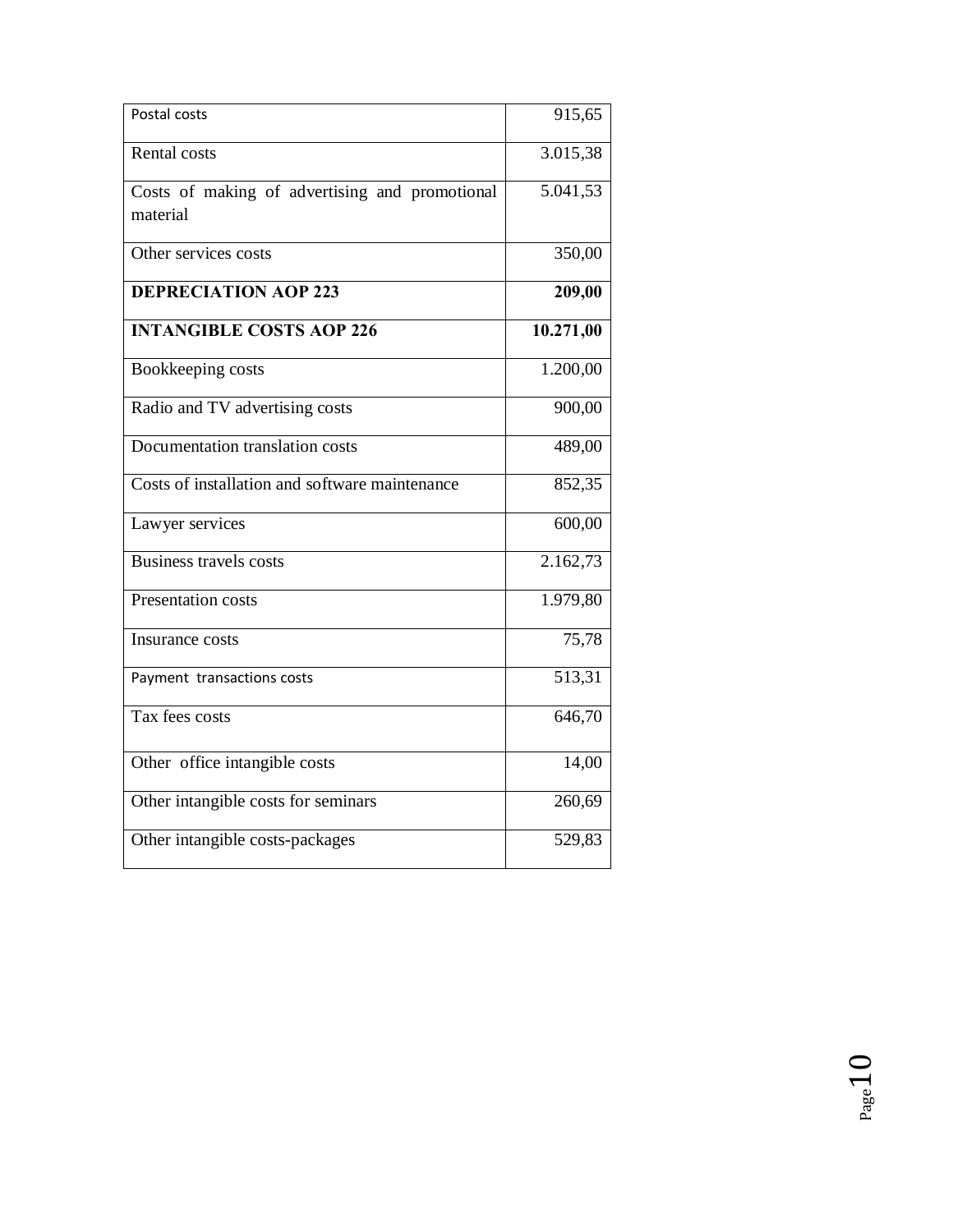| <b>ACCOUNT</b> | <b>NAME</b>                                              | <b>EXPENDITURES</b> |
|----------------|----------------------------------------------------------|---------------------|
|                |                                                          | (KM)                |
| 51200000       | <b>OFFICE SUPPLIES COSTS</b>                             | 942,28              |
| 51200001       | PROFESSIONAL LITERATURE COSTS                            | 459,65              |
| 51201000       | <b>CONSUMABLES</b>                                       | 525,81              |
| 51201000       | COSTS OF SMALL TOOLS AND INVENTORY                       | 6.565,08            |
| 51254000       | <b>COSTS OF OTHER SMALL INVENTORY</b>                    | 209,73              |
| 51400000       | <b>COSTS OF GROSS WAGES</b>                              | 78.448,44           |
| 52010000       | COSTS GROSS- COMPENSATIONS FOR MANAGING<br><b>BOARD</b>  | 61.637,15           |
| 52200000       | POSTAL COSTS                                             | 915,65              |
| 53120000       | <b>RENTAL COSTS</b>                                      | 3.015,38            |
| 53220000       | <b>COSTS OF ADVERTISING MATERIALS</b>                    | 5.041,53            |
| 53500000       | OTHER SERVICES COSTS                                     | 350,00              |
| 53900000       | COSTS OF DEPRECIATION OF FIXED ASSETS                    | 208,63              |
| 55000000       | <b>BOOKKEEPING SERVICES</b>                              | 1.200,00            |
| 55000001       | RADIO AND TV ADVERTISING COSTS                           | 900,00              |
| 55000002       | DOCUMENTATION TRANSLATION COSTS                          | 484,00              |
| 55000003       | COSTS OF INSTALLATION AND SOFTWARE<br><b>MAINTENANCE</b> | 852,35              |
| 55000004       | <b>LAWYER SERVICES</b>                                   | 600,00              |
| 55000005       | <b>BUSINESS TRAVEL COSTS</b>                             | 2.162,73            |
| 55100000       | PRESENTATION COSTS                                       | 1.979,80            |
| 55200000       | <b>INSURANCE COSTS</b>                                   | 75,78               |
| 55300000       | PAYMENT TRANSACTIONS COSTS                               | 515,31              |

# **Tabel 4. Expenditures in the period 01/07/2013-31/12/2013**

 $Page11$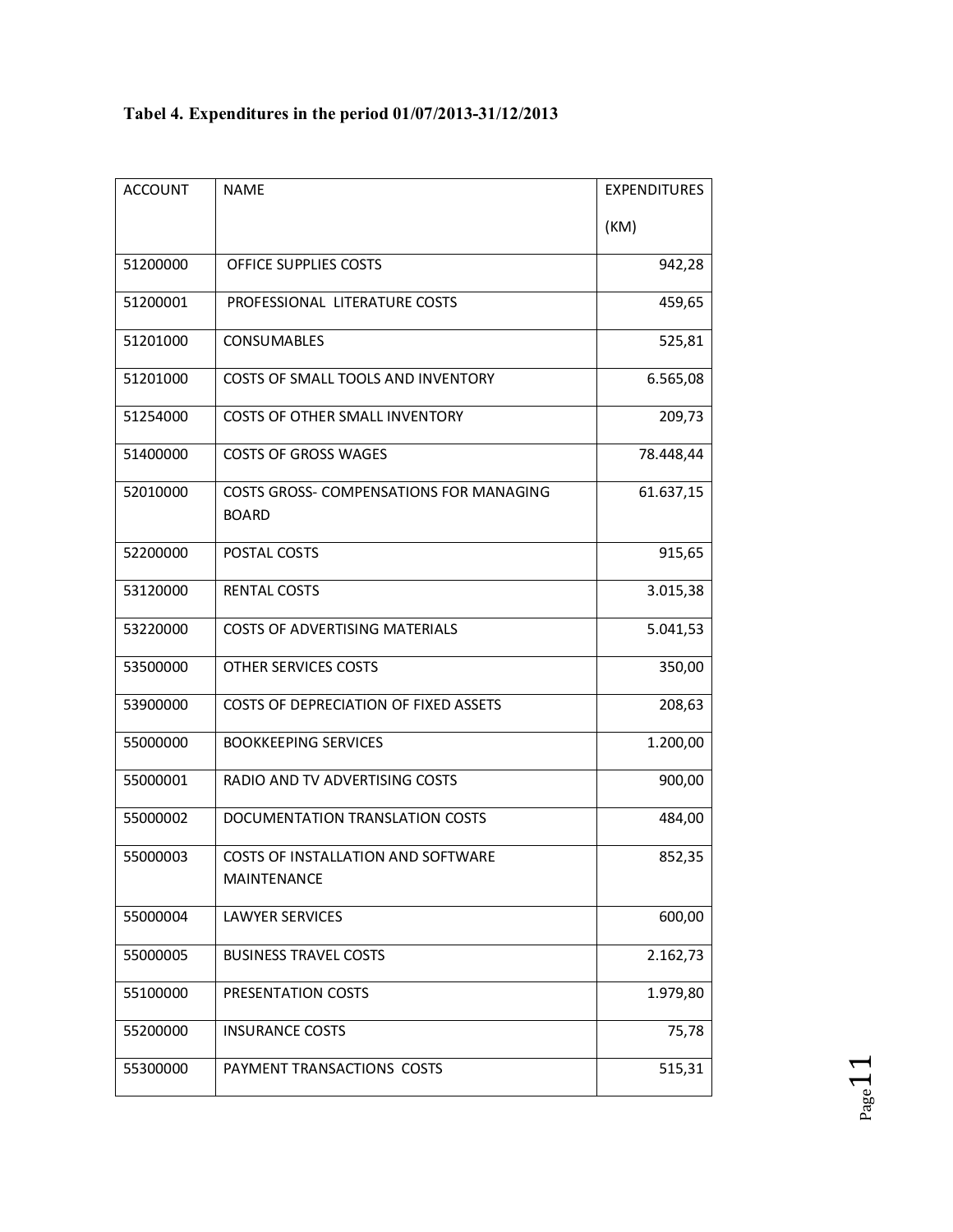|          | <b>EXPENDITURES TOTAL:</b>         | 169.250,52 |
|----------|------------------------------------|------------|
| 55990002 | OTHER INTANGIBLE COSTS             | 1.189,63   |
| 55932000 | PENALTIES COSTS                    | 50,00      |
| 55990001 | OTHER INTANGIBLE COSTS- SEMINARS   | 260,69     |
| 55990000 | OTHER INTANGIBLE COSTS FOR OFFICES | 14,00      |
| 55930000 | <b>TAX FEES COSTS</b>              | 646,70     |

The Company is bookkeeping and preparing accounting statements in accordance with the law and international accounting and auditing standards.

By the programe of utilization of funds in capital grants and subventions the Public Company 'Putevi Brcko', Ltd, in 2013 had at their disposal:

| - Subventions to public companies                         | 350.544.00 |
|-----------------------------------------------------------|------------|
| - Capital grants to individuals, non-profit organizations | 10,000.00  |
| - Payments for travel approvasl                           | 556.06.    |

The business of the Company is presented through the balance sheets for 2013, which are attached.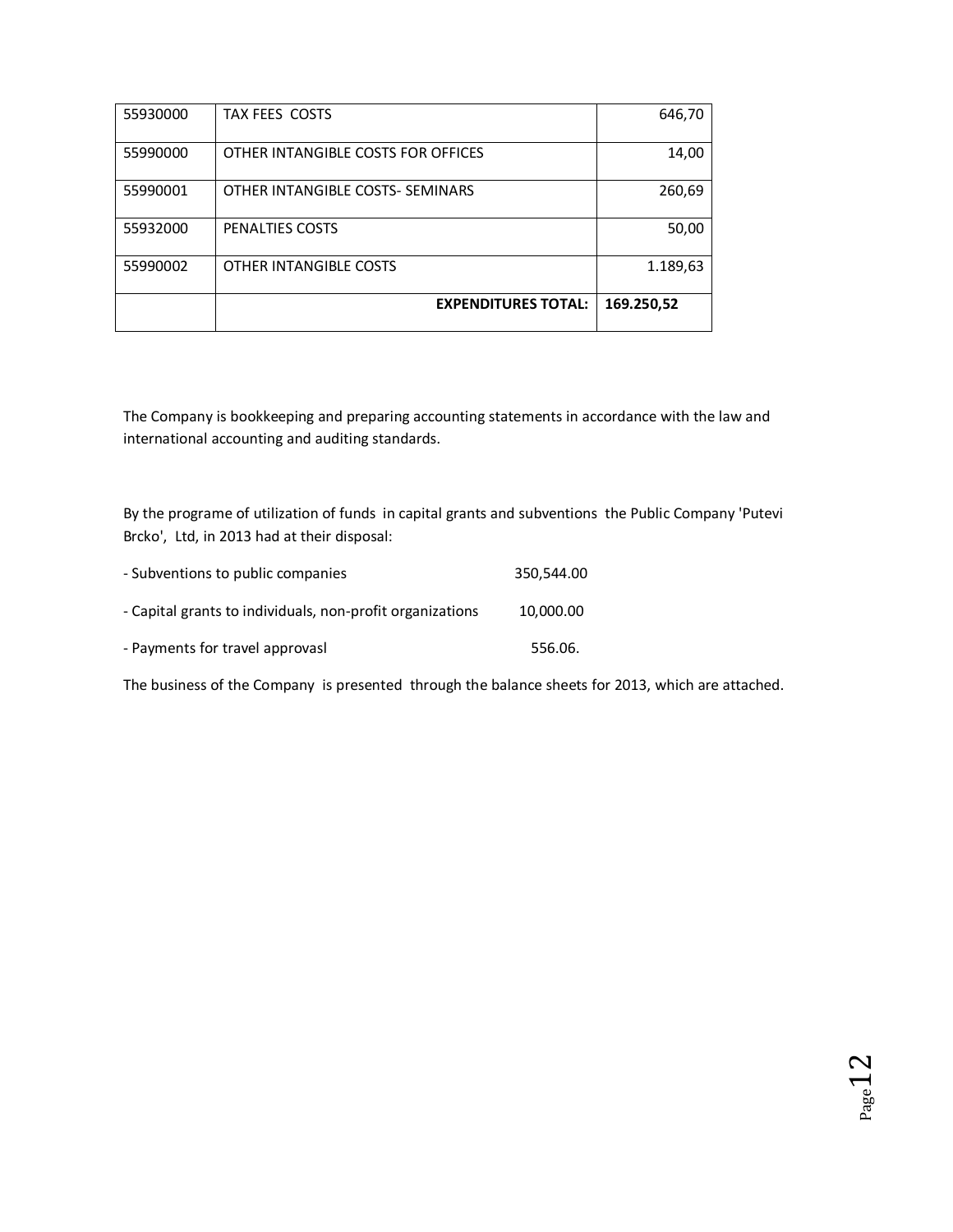|                           | <b>Balance sheet</b>                                                                             |                |                                                         |                         |              |                                                                              |
|---------------------------|--------------------------------------------------------------------------------------------------|----------------|---------------------------------------------------------|-------------------------|--------------|------------------------------------------------------------------------------|
|                           | On 31/12/2013                                                                                    |                |                                                         |                         |              |                                                                              |
| Acco<br>unt               | <b>POSITION</b>                                                                                  | Ma<br>rk       | Amount on the day of the<br>balance of the current year |                         |              | in KM<br>Amou<br>nt on                                                       |
| grou<br>р,<br>accou<br>nt |                                                                                                  | for<br>AO<br>P | <b>Gross</b>                                            | Value<br>correcti<br>on | Net (4-5)    | the<br>day of<br>the<br>balan<br>ce of<br>the<br>previo<br><b>us</b><br>year |
| $\mathbf 1$               | $\overline{2}$                                                                                   | 3              | 4                                                       | 5                       | 6            | 7                                                                            |
|                           | <b>ASSETS</b><br>FIXED ASSETS(002+008+015+021+030)<br>А.                                         | 001            | 5.007                                                   | 209                     | 4.798        | 0                                                                            |
|                           | I INTANGIBLE INVESTMENTS (003 - 007)                                                             | 002            |                                                         |                         | 0            |                                                                              |
| $\mathbf{1}$              | 1. Investments into development                                                                  | 003            |                                                         |                         | 0            |                                                                              |
| 10                        | 2. Concessions, patents, licenses and other<br>rights                                            | 004            |                                                         |                         | 0            |                                                                              |
| 11                        | 3. Goodwill                                                                                      | 005            |                                                         |                         | 0            |                                                                              |
| 12                        | 4. Other intangible assets                                                                       | 006            |                                                         |                         | 0            |                                                                              |
| 14                        | 5. Advances and intangible assets in<br>preparation                                              | 007            |                                                         |                         | 0            |                                                                              |
| 015<br>and<br>016         | <b>II REAL PROPERTY, PLANTS, EQUIPMENT</b><br>AND REAL ESTATE INVESTMENT<br>$(009 - 014)$        | 008            | 5.007                                                   | 209                     | 4.798        |                                                                              |
| 2                         | 1. Land                                                                                          | 009            |                                                         |                         | $\mathbf{0}$ |                                                                              |
| 20                        | 2. Buildings                                                                                     | 010            |                                                         |                         | 0            |                                                                              |
| 21                        | 3. Plants and equipment                                                                          | 011            | 5.007                                                   | 209                     | 4.798        |                                                                              |
| 22                        | 4. Real estate investment                                                                        | 012            |                                                         |                         |              |                                                                              |
| 23                        | 5. Advances and real property, plants,<br>equipment and real estate investment in<br>preparation | 013            |                                                         |                         | 0            |                                                                              |
| 027<br>and<br>028         | 6. Investment in someone else's real<br>estate, plants and equipment                             | 014            |                                                         |                         | $\Omega$     |                                                                              |
| 29                        | <b>III NATURAL ASSETS AND AGRICULTURAL</b><br><b>ASSETS (016 -020)</b>                           | 015            |                                                         |                         | 0            |                                                                              |
| 3                         | 1.Forests                                                                                        | 016            |                                                         | 0                       | $\mathbf{0}$ | $\mathbf 0$                                                                  |
| 30                        | 2. Perrenial plantations                                                                         | 017            |                                                         |                         | 0            |                                                                              |
| 31                        | 3. Basic herd                                                                                    | 018            |                                                         |                         | 0            |                                                                              |
| 32                        | 4. Agricultural assets                                                                           | 019            |                                                         |                         | 0            |                                                                              |
| 33                        | 5. Advances and natural assets and<br>agricultural produce in preparation                        | 020            |                                                         |                         | 0            |                                                                              |

 $P_{\text{age}}13$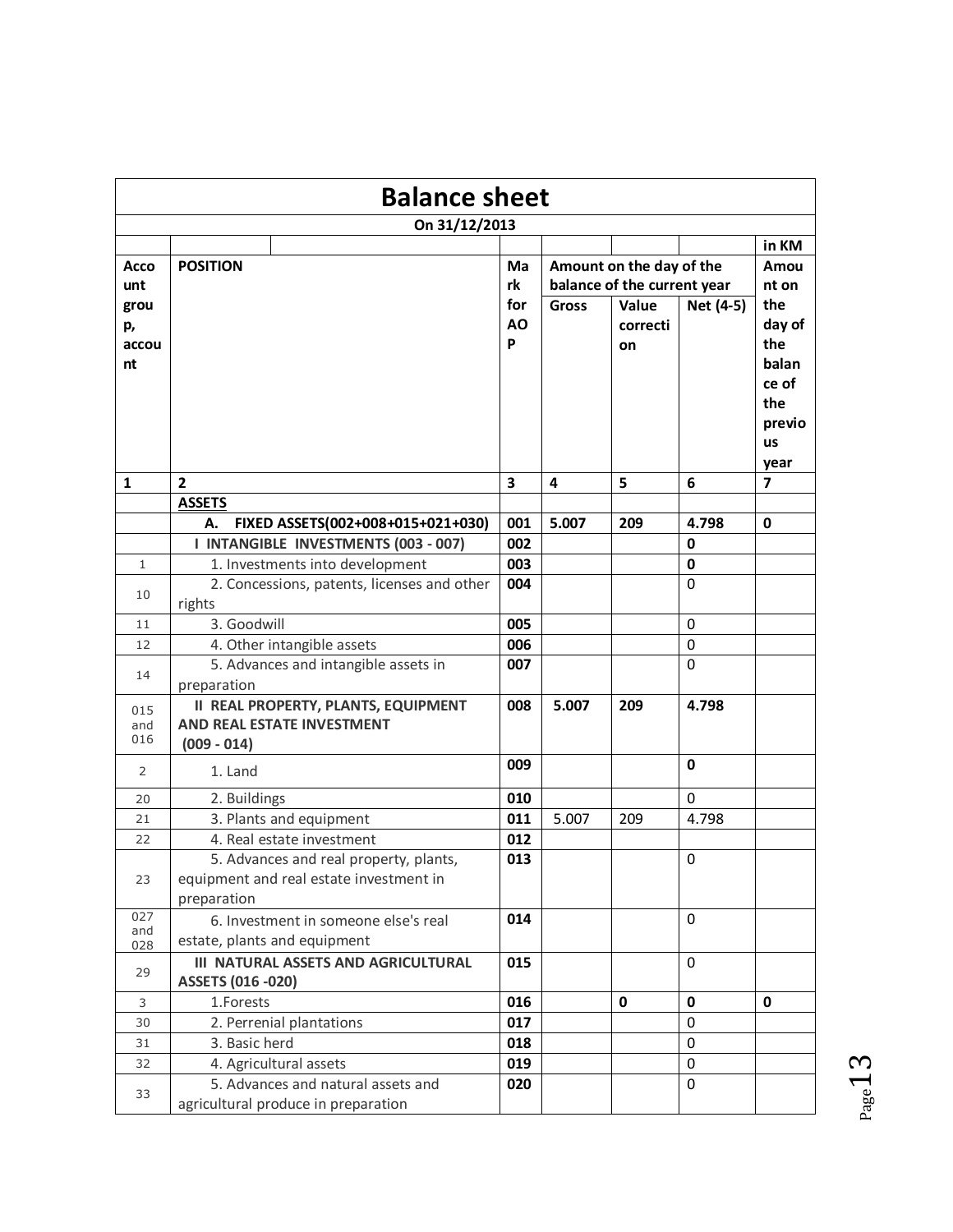| 038<br>and<br>039         | IV LONG TERM FINANCIAL INVESTMENTS<br>$(022 - 029)$                                                           | 021 | $\mathbf 0$ |   | $\mathbf 0$ | $\mathbf 0$ |
|---------------------------|---------------------------------------------------------------------------------------------------------------|-----|-------------|---|-------------|-------------|
| 4                         | 1. Investment in capital of subsidiaries                                                                      | 022 |             |   | 0           |             |
| 040,<br>part<br>of 049    | 2. Investment in capital of other legal<br>entities                                                           | 023 |             |   | 0           |             |
| 041,<br>part<br>of 049    | 3. Long-term loans to other associated<br>legal entities                                                      | 024 |             |   | $\Omega$    |             |
| 042,p<br>art of<br>049    | 4. Long-term domestic loans                                                                                   | 025 |             |   | $\Omega$    |             |
| 043,<br>dio<br>049        | 5. Long-term foreign loans                                                                                    | 026 |             |   | 0           |             |
| 044,<br>part<br>of 049    | 6. Financial assets available for sale                                                                        | 027 |             |   | 0           |             |
| 045,<br>dio<br>049        | 7. Financial assets held to maturity                                                                          | 028 |             |   | 0           |             |
| 046,<br>part<br>of 049    | 8. Other long-term financial investments                                                                      | 029 |             |   | 0           |             |
| 048,<br>part<br>of 049    | <b>V DEFERRED TAX ASSETS</b>                                                                                  | 030 |             |   | 0           |             |
| 50                        | I INTANGIBLE INVESTMENTS (003 - 007)                                                                          | 030 |             |   | 0           |             |
|                           | <b>B. CURRENT ASSETS (032+039+060)</b>                                                                        | 031 | 189.051     | 0 | 189.051     | 0           |
| $10 -$<br>15              | <b>I INVENTORIES, FIXED ASSETS AND ASSETS</b><br>OF DISCONTINUED OPERATIONS AVAILABLE<br>FOR SALE (033 - 038) | 032 | $\mathbf 0$ | 0 | 0           | 0           |
| $100 -$<br>109            | 1. Inventories of materials                                                                                   | 033 | $\Omega$    |   | 0           |             |
| $110 -$<br>112            | 2. Inventories of work in progress, semi<br>products and services in progress                                 | 034 |             |   | 0           |             |
| 120                       | 3. Inventories of finished products                                                                           | 035 |             |   | 0           |             |
| $130 -$<br>139            | 4. Inventories of goods                                                                                       | 036 |             |   | 0           |             |
| $140 -$<br>149            | 5. Fixed assets and assets of discontinued<br>operations held for sale                                        | 037 |             |   | 0           |             |
| $150 -$<br>159            | 6. Advances paid                                                                                              | 038 |             |   | 0           |             |
|                           | <b>II SHORT-TERM RECEIVABLES,</b><br><b>INVESTMENTS AND CASH</b><br>$(040+046+055+058+059)$                   | 039 | 189.051     |   | 189.051     |             |
| 20,<br>21,<br>22          | 1. Short-term receivables (041 -045)                                                                          | 040 | 30          |   | 30          |             |
| 200,<br>dio<br>209        | a) Buyers-associated legal entities                                                                           | 041 |             |   | $\mathbf 0$ |             |
| 201,<br>part<br>of<br>209 | b) Trade receivables - domestic                                                                               | 042 | 30          |   | 30          |             |
| 202,                      | v) Trade receivables- foreign                                                                                 | 043 |             |   | 0           |             |

 $P_{\text{age}}14$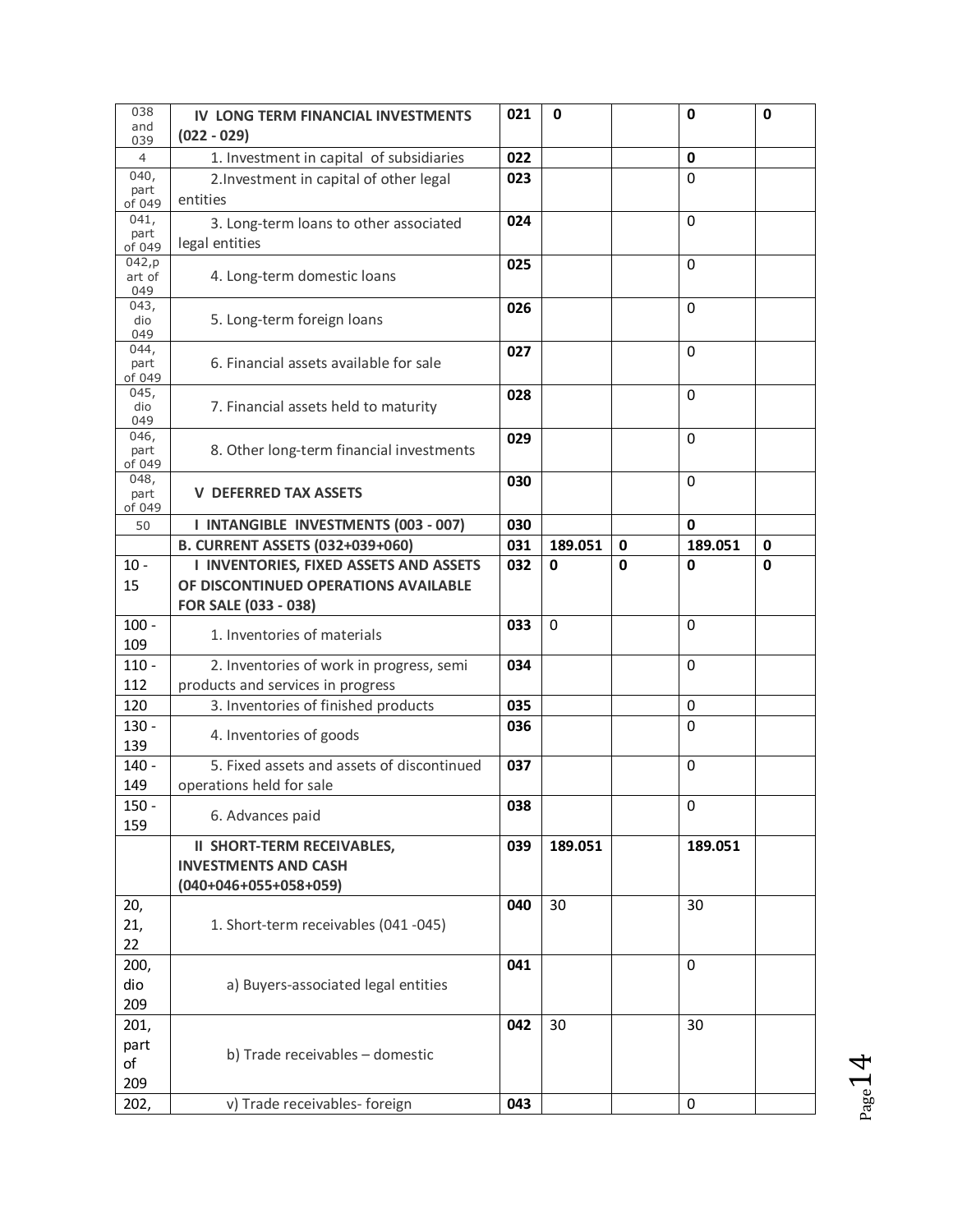| part        |                                            |     |         |             |          |   |
|-------------|--------------------------------------------|-----|---------|-------------|----------|---|
| of          |                                            |     |         |             |          |   |
| 209         |                                            |     |         |             | 0        |   |
| 210<br>part | g) Receivables from specific business      | 044 |         |             |          |   |
| of          | operations                                 |     |         |             |          |   |
| 219         |                                            |     |         |             |          |   |
| $220 -$     |                                            | 045 |         |             | 0        |   |
| 229         | d) Other short-term receivables            |     |         |             |          |   |
| 23          | 2. Short-term financial investments (047 - | 046 | 0       | $\mathbf 0$ | 0        | 0 |
|             | 054)                                       |     |         |             |          |   |
| 230,        |                                            | 047 |         |             | 0        |   |
| part        | a) Short-term loans to other associated    |     |         |             |          |   |
| of          | legal entities                             |     |         |             |          |   |
| 239         |                                            |     |         |             |          |   |
| 231,        |                                            | 048 |         |             | $\Omega$ |   |
| part<br>of  | b) Short-term loans- domestic              |     |         |             |          |   |
| 239         |                                            |     |         |             |          |   |
| 232,        |                                            | 049 |         |             | 0        |   |
| part        |                                            |     |         |             |          |   |
| of          | v) Short-term loans -foreign               |     |         |             |          |   |
| 239         |                                            |     |         |             |          |   |
| 233         | g) Current portion of long-term            | 050 |         |             | 0        |   |
| and         | investment due within one year             |     |         |             |          |   |
| 234         |                                            |     |         |             |          |   |
| 235,        |                                            | 051 |         |             | 0        |   |
| part        | d) Financial assets at fair value through  |     |         |             |          |   |
| of<br>239   | income statement meant for trading         |     |         |             |          |   |
| 236,        |                                            | 052 |         |             | 0        |   |
| part        | đ) Financial assets marked at fair value   |     |         |             |          |   |
| of          | through income sttement                    |     |         |             |          |   |
| 239         |                                            |     |         |             |          |   |
| 237         | e) Own shares bought up and own            | 053 |         |             | 0        |   |
|             | portions purchased meant for sale or       |     |         |             |          |   |
|             | cancellation                               |     |         |             |          |   |
| 238,        |                                            | 054 |         |             | 0        |   |
| part        | ž) Other short-term financial              |     |         |             |          |   |
| of          | investments                                |     |         |             |          |   |
| 239<br>24   | 3. Cash and cash equivalents (056+057)     | 055 | 186.033 | 0           | 186.033  | 0 |
| 240         | a) Cash equivalents - securities           | 056 |         |             | 0        |   |
| $241 -$     |                                            | 057 | 186.033 |             | 186.033  |   |
| 249         | b) Cash                                    |     |         |             |          |   |
| $270 -$     |                                            | 058 | 2.988   |             | 2.988    |   |
| 279         | 4. Value added tax                         |     |         |             |          |   |
| $280 -$     |                                            | 059 |         |             | 0        |   |
| 289,        | 5. Accruals                                |     |         |             |          |   |
| excep       |                                            |     |         |             |          |   |
| t 288       |                                            |     |         |             |          |   |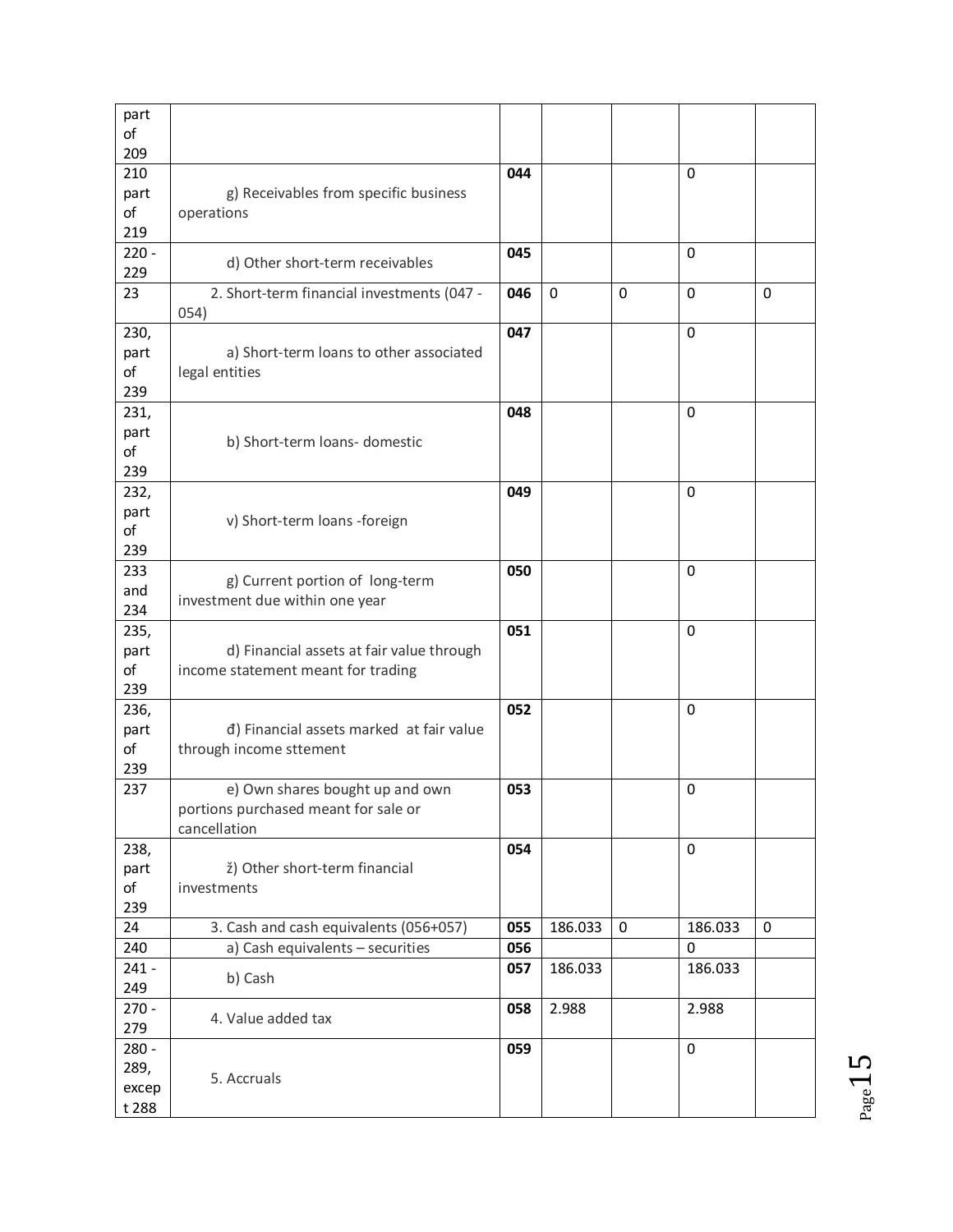| 288                       | <b>III DEFERRED TAX ASSETS</b>                                                | 060 |                                                               |     | 0                                                           |              |
|---------------------------|-------------------------------------------------------------------------------|-----|---------------------------------------------------------------|-----|-------------------------------------------------------------|--------------|
| 29                        | <b>V. LOSS OVER CAPITAL</b>                                                   | 061 |                                                               |     | 0                                                           |              |
|                           | G. OPERATING ASSETS (001+031+061)                                             | 062 | 194.058                                                       | 209 | 193.849                                                     | 0            |
| $880 -$<br>888            | <b>D. OFF-BALANCE SHEET ASSETS</b>                                            | 063 |                                                               |     | $\mathbf{0}$                                                |              |
|                           | <b>Đ. TOTAL ASSETS (062+063)</b>                                              | 064 | 194.058                                                       | 209 | 193.849                                                     | $\mathbf{0}$ |
|                           | <b>LIABILITIES</b>                                                            |     | Amonut on the<br>day of the balance<br>of the current<br>year |     | Amonut on the day<br>of the balance of<br>the previous year |              |
|                           | A. CAPITAL (102-109+110+111+114+115-<br>116+117-122)                          | 101 | 177.354                                                       |     |                                                             |              |
| 30                        | I BASIC CAPITAL (103 - 108)                                                   | 102 | 2.000                                                         |     |                                                             |              |
| 300                       | 1. Share capital                                                              | 103 |                                                               |     |                                                             |              |
| 302                       | 2. Stakes of limited liability companies                                      | 104 |                                                               |     |                                                             |              |
| 303                       | 3. Stakes of co-operatives                                                    | 105 |                                                               |     |                                                             |              |
| 304                       | 4. Participating interest                                                     | 106 | 2.000                                                         |     |                                                             |              |
| 305                       | 5. State owned capital                                                        | 107 |                                                               |     |                                                             |              |
| 306                       | 6. Other basic capital                                                        | 108 |                                                               |     |                                                             |              |
| 31                        | <b>II UNPAID SUBSCRIBED CAPITAL</b>                                           | 109 |                                                               |     |                                                             |              |
| 320                       | <b>III SHARE ISSUING PREMIUM</b>                                              | 110 |                                                               |     |                                                             |              |
| Part<br>of 32             | <b>IV RESERVES (112+113)</b>                                                  | 111 |                                                               |     |                                                             |              |
| 321                       | 1. Legal reserves                                                             | 112 |                                                               |     |                                                             |              |
| 322                       | 2. Statutory reserves                                                         | 113 |                                                               |     |                                                             |              |
| 330,<br>331<br>and<br>334 | <b>V EFFECT OF RESTATEMENT OF CAPITAL</b>                                     | 114 |                                                               |     |                                                             |              |
| 332                       | <b>VI UNREALIZED GAINS ON FINANCIAL</b><br><b>ASSETS AVAILABLE FOR SALE</b>   | 115 |                                                               |     |                                                             |              |
| 333                       | <b>VII UNREALIZED LOSSES ON FINANCIAL</b><br><b>ASSETS AVAILABLE FOR SALE</b> | 116 |                                                               |     |                                                             |              |
| 34                        | VIII NON-ALLOCATED PROFIT (118 - 121)                                         | 117 | 175.354                                                       |     |                                                             |              |
| 340                       | 1. Non-allocated profit from previous<br>years                                | 118 |                                                               |     |                                                             |              |
| 341                       | 2. Current year non-allocated profit                                          | 119 | 175.354                                                       |     |                                                             |              |
| 342                       | 3. Non-allocated surplus of income over<br>expenditures                       | 120 |                                                               |     |                                                             |              |
| 343                       | 4. Net income from self-employment                                            | 121 |                                                               |     |                                                             |              |
| 35                        | IX LOSS TO THE CAPITAL (123+124)                                              | 122 |                                                               |     |                                                             |              |
| 350                       | 1. Loss in previous years                                                     | 123 |                                                               |     |                                                             |              |
| 351                       | 2. Loss in the current year                                                   | 124 |                                                               |     |                                                             |              |
| 40                        | B. LONG-TERM PROVISIONS (126 -131)                                            | 125 |                                                               |     |                                                             |              |
| 400                       | 1. Provisions for costs incurred in the<br>warranty period                    | 126 |                                                               |     |                                                             |              |
| 401                       | 2. Provision for recovery of natural<br>resources                             | 127 |                                                               |     |                                                             |              |
| 402                       | 3. Provisions for retained deposits and<br>caution money I                    | 128 |                                                               |     |                                                             |              |

 $Page16$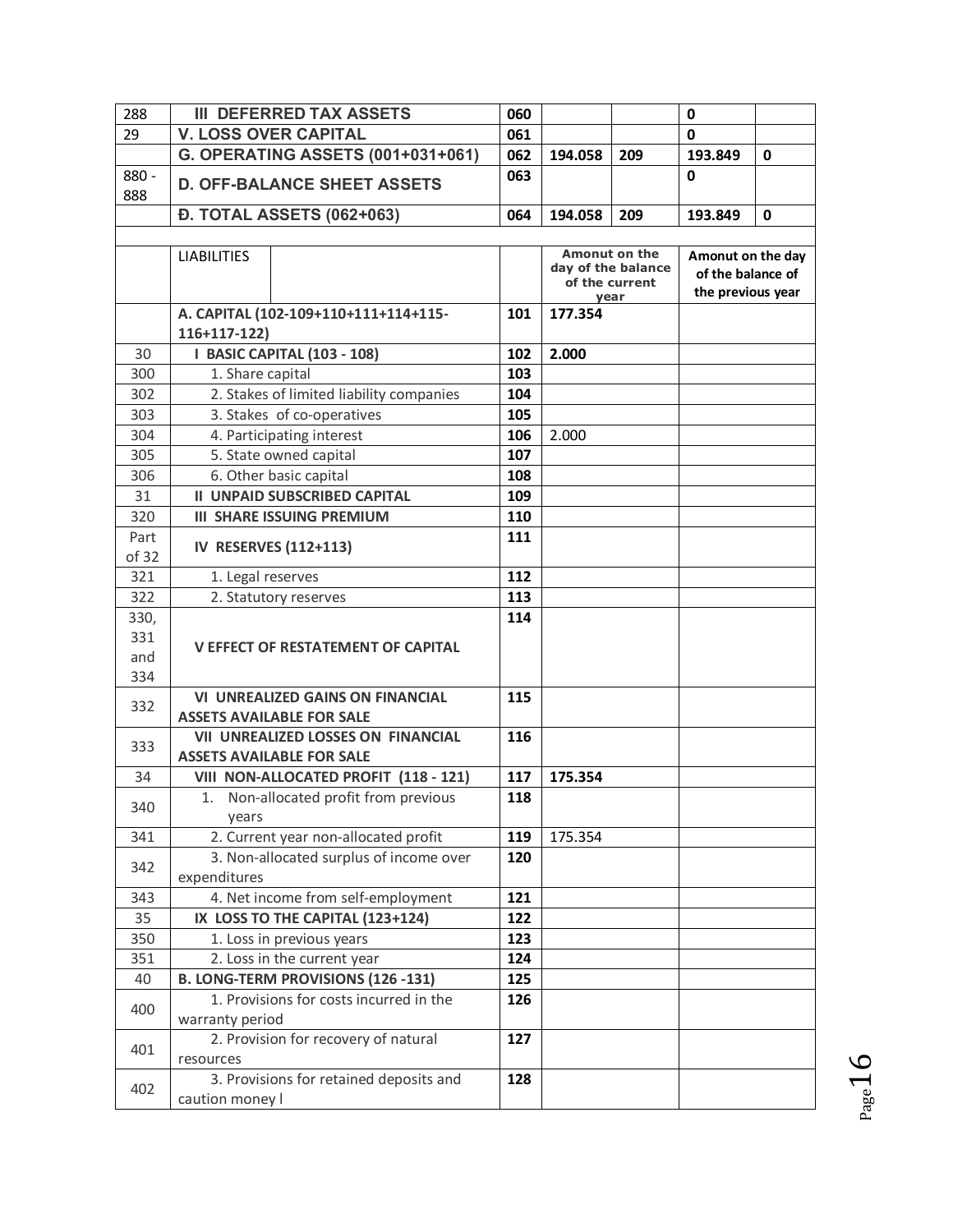| 403        | 4. Provisions for restructuring costs              | 129 |        |  |
|------------|----------------------------------------------------|-----|--------|--|
|            | 5. Provision for compensations and                 | 130 |        |  |
| 404        | benefits of employees                              |     |        |  |
| 405        | 6. Other long-term provisions                      | 131 |        |  |
|            | <b>V. LIABILITIES (133+142)</b>                    | 132 | 16.495 |  |
| 41,<br>418 | I LONG-TERM LIABILITIES (134 - 141)                | 133 |        |  |
|            | 1. Liabilities which can be converted into         | 134 |        |  |
| 410        | capital                                            |     |        |  |
| 411        | 2. Liabilities to associated legal companies       | 135 |        |  |
| 412        | 3. Liabilities for long-term securities            | 136 |        |  |
| 413        |                                                    | 137 |        |  |
| and        | 4. Long-term loans                                 |     |        |  |
| 414        |                                                    |     |        |  |
| 415        |                                                    | 138 |        |  |
| and        | 5. Long-term liabilities for financial lease       |     |        |  |
| 416        |                                                    |     |        |  |
| 417        | 6. Long-term liabilities at fair value             | 139 |        |  |
|            | through income statement                           |     |        |  |
| 418        | 7. Deferred tax liabilities                        | 140 |        |  |
| 419        | 8. Other long-term liabilities                     | 141 |        |  |
| $42 -$     | <b>II SHORT-TERM LIABILITIES</b>                   | 142 | 16.495 |  |
| 48         | (143+148+153+154+155+156+157+158+159+1             |     |        |  |
|            | 60)                                                |     |        |  |
| 42         | 1. Short-term financial liabilities (144 -<br>147) | 143 |        |  |
| $420 -$    | a) Short-term loans and liabilities for            | 144 |        |  |
| 423        | short-term securities                              |     |        |  |
| 424 i      | b) Portion of long-term financial                  | 145 |        |  |
| 425        | liabilities due within one year                    |     |        |  |
|            | v) Short-term liabilities at fair value            | 146 |        |  |
| 426        | through income statement                           |     |        |  |
| 429        | g) Other short-term financial liabilities          | 147 |        |  |
|            | 2. Liabilities from businesss operations           | 148 |        |  |
| 43         | $(149 - 152)$                                      |     |        |  |
|            | a) Received advances, deposits and                 | 149 |        |  |
| 430        | caution money                                      |     |        |  |
| 431        | b) Suppliers - associated legal<br>companies       | 150 |        |  |
| 432        |                                                    | 151 |        |  |
| and        | v) Other suppliers                                 |     |        |  |
| 433        |                                                    |     |        |  |
| 439        | g) Other liabilities from business<br>operations   | 152 |        |  |
| $440 -$    | 3. Liabilities from specific business              | 153 |        |  |
| 449        | operations                                         |     |        |  |
| $450 -$    |                                                    | 154 |        |  |
| 458        | 4. Liabilities or salaries and fringe benefits     |     |        |  |
| $460 -$    |                                                    | 155 |        |  |
| 469        | 5. Other liabilities                               |     |        |  |

 $P_{\text{age}}17$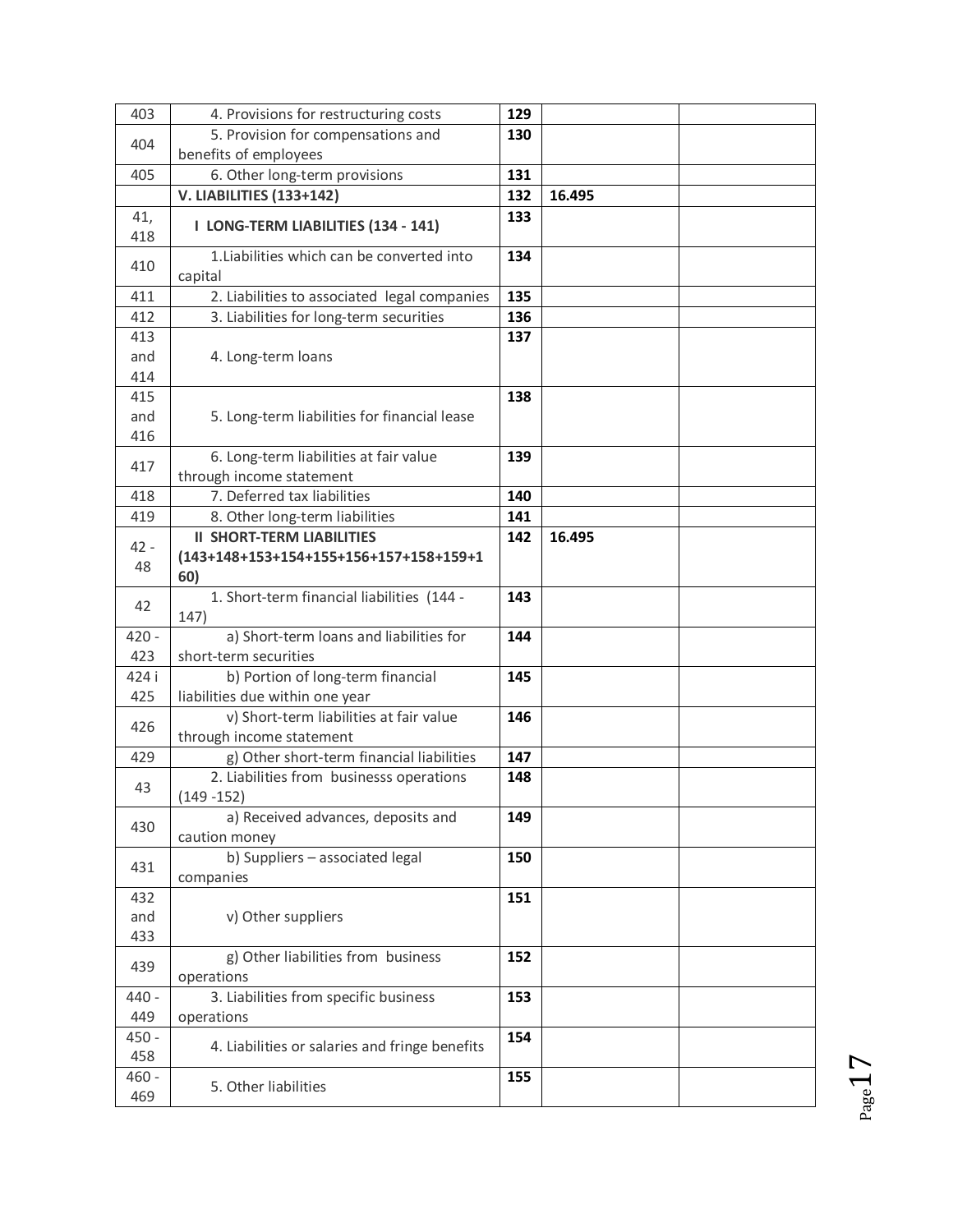| $470 -$<br>479        | 6. Value added tax                                               |     |         |  |
|-----------------------|------------------------------------------------------------------|-----|---------|--|
| 48<br>excep<br>t 481  | 7. Liabiities for other taxes, contributions<br>and other duties |     | 72      |  |
| 481                   | 8. Liabilities for income tax                                    | 158 | 16.423  |  |
| 49,<br>excep<br>t 495 | 9. Accruals                                                      | 159 |         |  |
| 495                   | 10. Deferred tax liabiities                                      | 160 |         |  |
|                       | G. OPERATING LIABILITIES (101+125+132)                           | 161 | 193.849 |  |
| 890<br>do<br>898      | <b>D. OUT OF BALANCE LIABILITIES</b>                             | 162 |         |  |
|                       | <b>Đ. TOTAL LIABILITIES (161+162)</b>                            | 163 | 193.849 |  |

| <b>Income Statement</b> |                                                                                          |            |         |          |  |  |  |  |
|-------------------------|------------------------------------------------------------------------------------------|------------|---------|----------|--|--|--|--|
|                         | In the period from 01/01/2013 till 31/12/2013.                                           |            |         |          |  |  |  |  |
|                         |                                                                                          |            |         | in KM    |  |  |  |  |
| Account                 | <b>POSITION</b>                                                                          | Mark for   | Amount  |          |  |  |  |  |
| group,                  |                                                                                          | <b>AOP</b> | Current | Previous |  |  |  |  |
| account                 |                                                                                          |            | year    | year     |  |  |  |  |
| $\mathbf{1}$            | $\overline{2}$                                                                           | 3          | 4       | 5        |  |  |  |  |
|                         | A. OPERATING INCOME AND EXPENDITURES                                                     |            |         |          |  |  |  |  |
|                         | I OPERATING INCOME (202+206+210+211-212+213-<br>$214 + 215$                              | 201        | 361.100 |          |  |  |  |  |
| 60                      | Income from sales of goods (203 - 205)<br>1.                                             | 202        |         |          |  |  |  |  |
| 600                     | a) Income from sales of goods to associated legal                                        | 203        |         |          |  |  |  |  |
|                         | parties                                                                                  |            |         |          |  |  |  |  |
| 601                     | b) Income from sales of goods in the domestic<br>market                                  | 204        |         |          |  |  |  |  |
| 602                     | v) Income from sales of goods at foreign markets                                         | 205        |         |          |  |  |  |  |
| 61                      | 2. Income from sale of products, services and<br>merchandise (207 - 209)                 | 206        | 556     |          |  |  |  |  |
| 610                     | a) Income from sale of products, services and<br>merchandise to associated legal parties | 207        |         |          |  |  |  |  |
| 611                     | b) Income from sale of products, services and<br>merchandise in the domestic market      | 208        | 556     |          |  |  |  |  |
| 612                     | v) Income from sale of products, services and<br>merchandise at foreign markets          | 209        |         |          |  |  |  |  |
| 62                      | 3. Income from the own use or consumption of<br>goods, services and finished products    | 210        |         |          |  |  |  |  |
| 630                     | 4. Increase in value of inventories ofgoods, services<br>and finished products           | 211        |         |          |  |  |  |  |

 $P<sub>age</sub>18$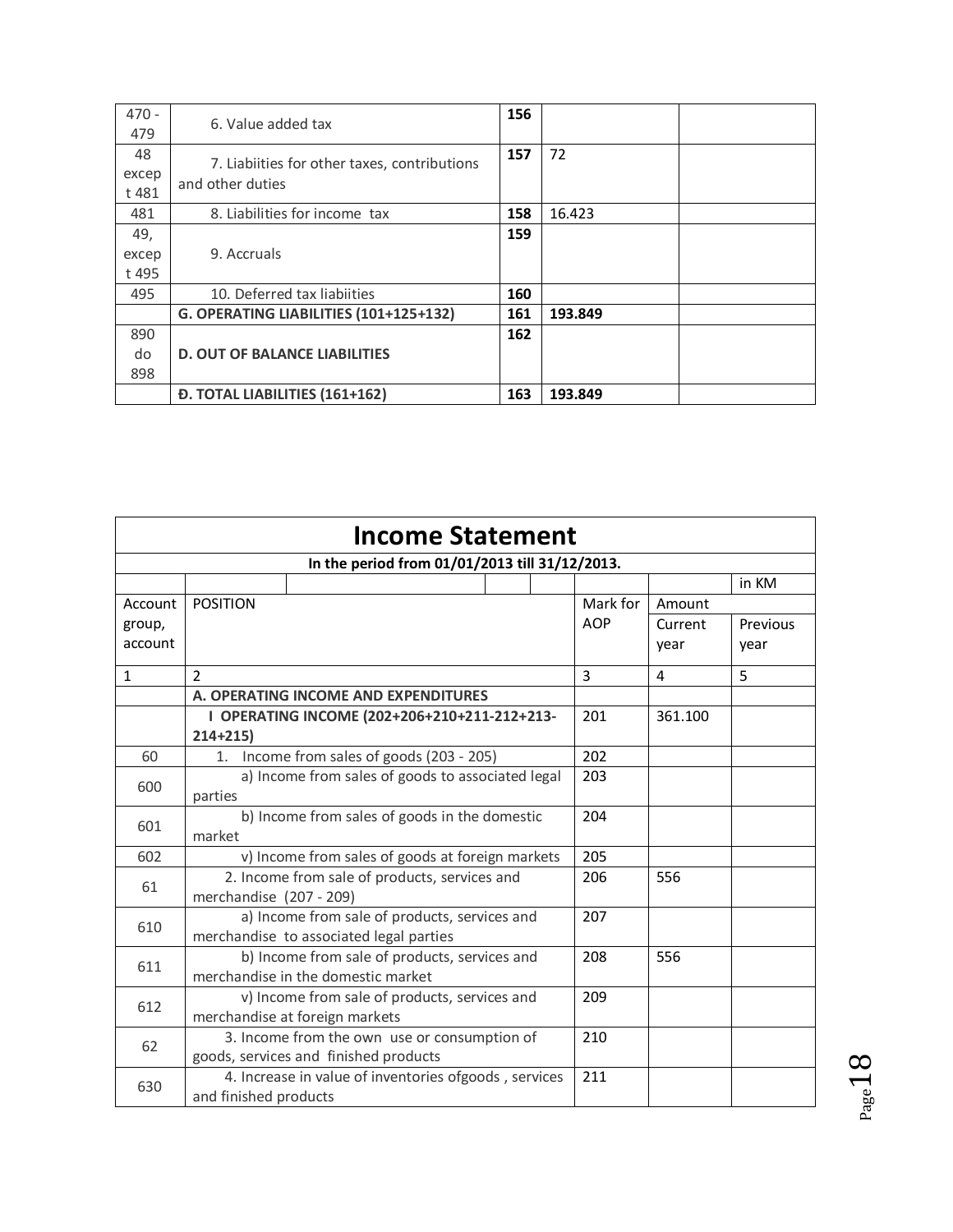| 631               | 5. Decrease in value of goods, services and finished                  | 212 |         |             |
|-------------------|-----------------------------------------------------------------------|-----|---------|-------------|
|                   | products                                                              |     |         |             |
| 640 and           | 6. Increase in value of investment properties and                     | 213 |         |             |
| 641               | natural assets that are not subject to depreciation                   |     |         |             |
| 642 and           | 7. Decrease in value of investment properties and                     | 214 |         |             |
| 643               | natural assets that are not subject to depreciation                   |     |         |             |
| $650 -$           | 8. Other operating income                                             | 215 | 360.544 |             |
| 659               |                                                                       |     |         |             |
|                   | <b>II OPERATING EXPENDITURES</b><br>(217+218+219+222+223+226+227+228) | 216 | 169.250 |             |
| $500 -$           |                                                                       | 217 |         |             |
| 502               | 1. Purchase value of merhcandise sold                                 |     |         |             |
| $510 -$           |                                                                       |     | 8.702   |             |
| 513               | 2. Costs of material                                                  | 218 |         |             |
|                   | 3. Costs of salaries, fringe benefits and other                       | 219 | 140.745 |             |
| 52                | personal expenses (220+221)                                           |     |         |             |
| 520 and           |                                                                       | 220 | 78.448  |             |
| 521               | a) Costs of gross salaries and fringe benefits                        |     |         |             |
| 522 and           |                                                                       | 221 | 62.297  |             |
| 529               | b) Other personal expenses                                            |     |         |             |
| $530 -$           |                                                                       | 222 | 9.323   |             |
| 539               | 4. Costs of production services                                       |     |         |             |
| 54                |                                                                       | 223 | 209     |             |
|                   | 5. Costs of depreciation and provisions (224+225)                     | 224 |         |             |
| 540<br>$541 -$    | a) Depreciation cost                                                  | 225 | 209     |             |
|                   | b) Provisions costs                                                   |     |         |             |
| 549<br>55         |                                                                       | 226 | 10.271  |             |
|                   |                                                                       |     |         |             |
| except<br>555 and | 6. Non-production costs (taxes and contributions<br>excluded)         |     |         |             |
| 556               |                                                                       |     |         |             |
| 555               | 7. Tax costs                                                          | 227 |         |             |
| 556               | 8. Contribution costs                                                 | 228 |         |             |
|                   |                                                                       | 229 |         | $\mathbf 0$ |
|                   | <b>B. PROFIT (201-216)</b>                                            |     | 191.850 |             |
|                   | V. OPERATING LOSS (216-201)                                           | 230 | 0       | 0           |
|                   | <b>G. FINANCIAL INCOME AND EXPENDITURES</b>                           |     |         |             |
| 66                | I FINANCIAL INCOME(232 - 237)                                         | 231 |         |             |
| 660               | 1. Financial income incurred from associated legal                    | 232 |         |             |
|                   | entities                                                              |     |         |             |
| 661               | 2. Interest income                                                    | 233 |         |             |
| 662               | 3. Foreign exchange gains                                             | 234 |         |             |
| 663               | 4. Income from currency clause effects                                | 235 |         |             |
| 664               | 5. Income from participation in joint venture profit                  | 236 |         |             |
| 669               | 6. Other financial income                                             | 237 |         |             |
| 56                | <b>II FINANCIAL EXPENDITURES (239 -243)</b>                           | 238 |         |             |
| 560               | 1. Finance expenditures incurred with other                           | 239 |         |             |
|                   | associated legal companies                                            |     |         |             |
| 561               | 2. Interest expenditures                                              | 240 |         |             |
| 562               | 3. Exchange rate losses                                               | 241 |         |             |
| 563               | 4. Losses from currency clause                                        | 242 |         |             |
| 564               | 5. Other financial expenditures                                       | 243 |         |             |

 $_{\rm Page}19$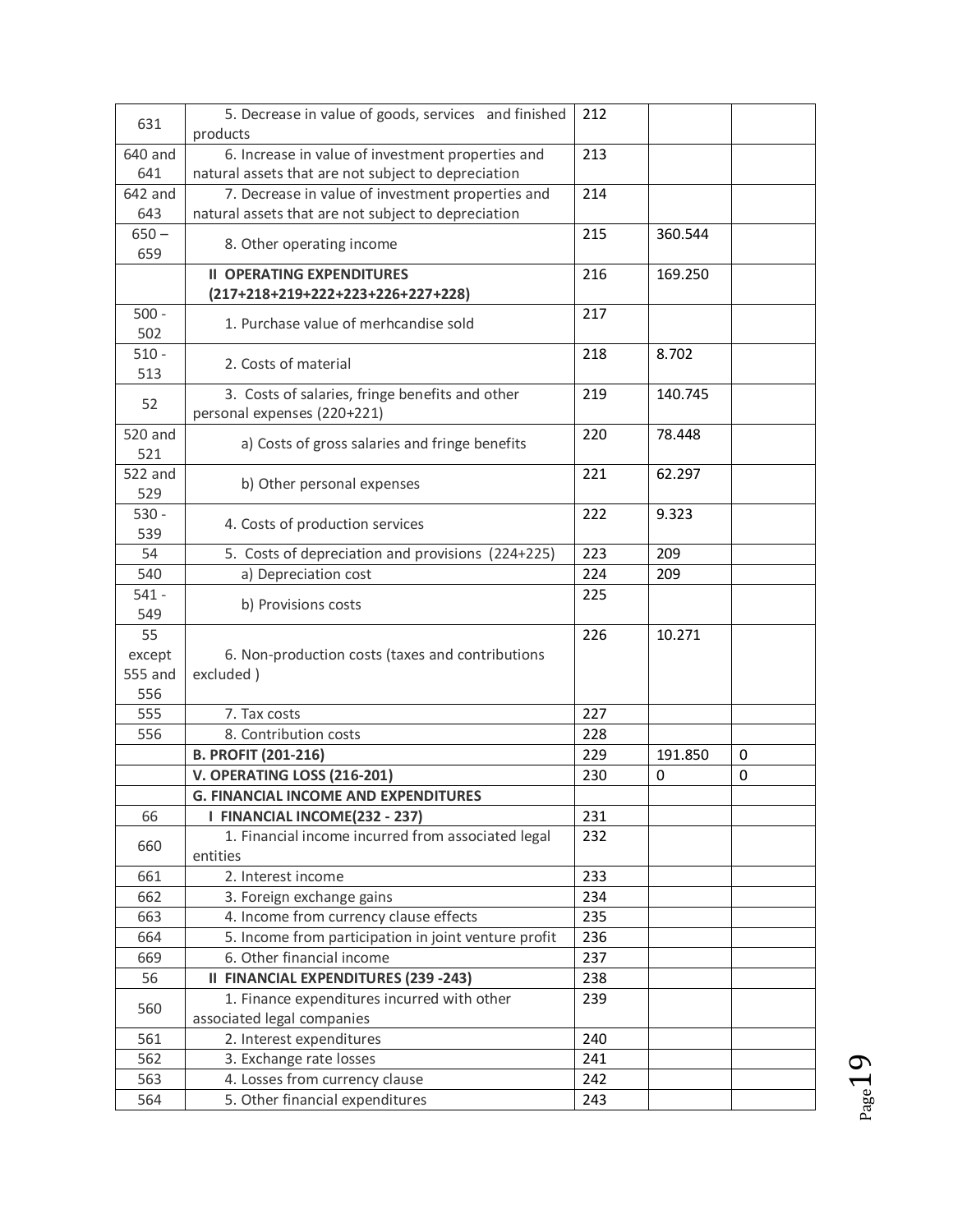|     | D. INCOME FROM REGULAR ACTIVITIES (229+231-238)                                                          | 244 | 191.850     | $\mathbf 0$ |
|-----|----------------------------------------------------------------------------------------------------------|-----|-------------|-------------|
|     | Đ. LOSS ON REGULAR ACTIVITIES (230+238-231)<br>245                                                       |     | 0           | 0           |
|     | <b>E. OTHER INCOME AND EXPENDITURES</b>                                                                  |     |             |             |
| 67  | <b>I OTHER INCOME (247 - 256)</b>                                                                        | 246 |             |             |
|     | 1. Income from sale of intangible assets, property,                                                      | 247 |             |             |
| 670 | plants and equipment                                                                                     |     |             |             |
| 671 | 2. Income from sale of investment property                                                               | 248 |             |             |
| 672 | 3. Income from sale of natural assets                                                                    | 249 |             |             |
| 673 | 4. Income from sale of discontinued operations                                                           | 250 |             |             |
| 674 | 5. Income from disposals of long-term investment                                                         | 251 |             |             |
|     | and securities                                                                                           |     |             |             |
| 675 | 6. Income from sale of row material                                                                      | 252 |             |             |
| 676 | 7. Surpluses, excluding surpluses of inventories of                                                      | 253 |             |             |
|     | goods, services and finished products                                                                    |     |             |             |
| 677 | 8. Billed write-offs                                                                                     | 254 |             |             |
| 678 | 9. Income from positive hedging effects, which is                                                        | 255 |             |             |
|     | not eligible to be included in the revaluation reserves                                                  |     |             |             |
| 679 | 10. Income from reduction of liabilities, abolishing                                                     | 256 |             |             |
|     | of unused long-term provisions and other income                                                          |     |             |             |
| 57  | II OTHER EXPENDITURES (258-267)                                                                          | 257 |             |             |
| 570 | 1. Losses on writing- offs and disposals of                                                              | 258 |             |             |
|     | intangible assets, property, plant and equipment                                                         |     |             |             |
| 571 | 2. Losses on writing-offs and disposals of                                                               | 259 |             |             |
|     | investment property                                                                                      |     |             |             |
| 572 | 3. Losses on writing-offs and disposals of natural                                                       | 260 |             |             |
|     | assets                                                                                                   | 261 |             |             |
| 573 | 4. Losses on disposals of discontinued operations<br>5. Losses on disposals of long-term investments and | 262 |             |             |
| 574 | securities                                                                                               |     |             |             |
| 575 | 6. Losses on disposals of row material                                                                   | 263 |             |             |
|     | 7. Deficits, excluding deficits in inventories of work,                                                  | 264 |             |             |
| 576 | services and finished products                                                                           |     |             |             |
| 577 | 8. Costs from negative hedging effects                                                                   | 265 |             |             |
| 578 | 9. Impairment costs and writing-offs receivables                                                         | 266 |             |             |
|     | 10. Losses on writing-offs of inventories of material                                                    | 267 |             |             |
| 579 | and goods and other losses                                                                               |     |             |             |
|     | Ž. GAIN FROM OTHER INCOME AND EXPENDITURES                                                               | 268 | $\mathbf 0$ | $\Omega$    |
|     | $(246 - 257)$                                                                                            |     |             |             |
|     | Z. LOSS FROM OTHER INCOME AND EXPENDITURE (257-                                                          | 269 | $\mathbf 0$ | 0           |
|     | 246)                                                                                                     |     |             |             |
|     | <b>I. INCOME AND EXPENSES FROM ASSETS VALUATION</b>                                                      |     |             |             |
|     | <b>ADJUSTMENTS</b>                                                                                       |     |             |             |
| 68  | <b>I INCOME FROM ASSETS VALUATION ADJUSTMENTS</b>                                                        | 270 | $\Omega$    | $\Omega$    |
|     | (271 do 279)                                                                                             |     |             |             |
| 680 | 1. Income from valuation adjustments of intangible                                                       | 271 |             |             |
|     | assets                                                                                                   |     |             |             |
| 681 | 2. Income from valuation adjustmentS of property,                                                        | 272 |             |             |
|     | plant and equipment                                                                                      |     |             |             |
| 682 | 3. Income from valuation adjustments of                                                                  | 273 |             |             |
|     | investment property which is subject to depreciation                                                     |     |             |             |

 $_{\rm Page}$ 20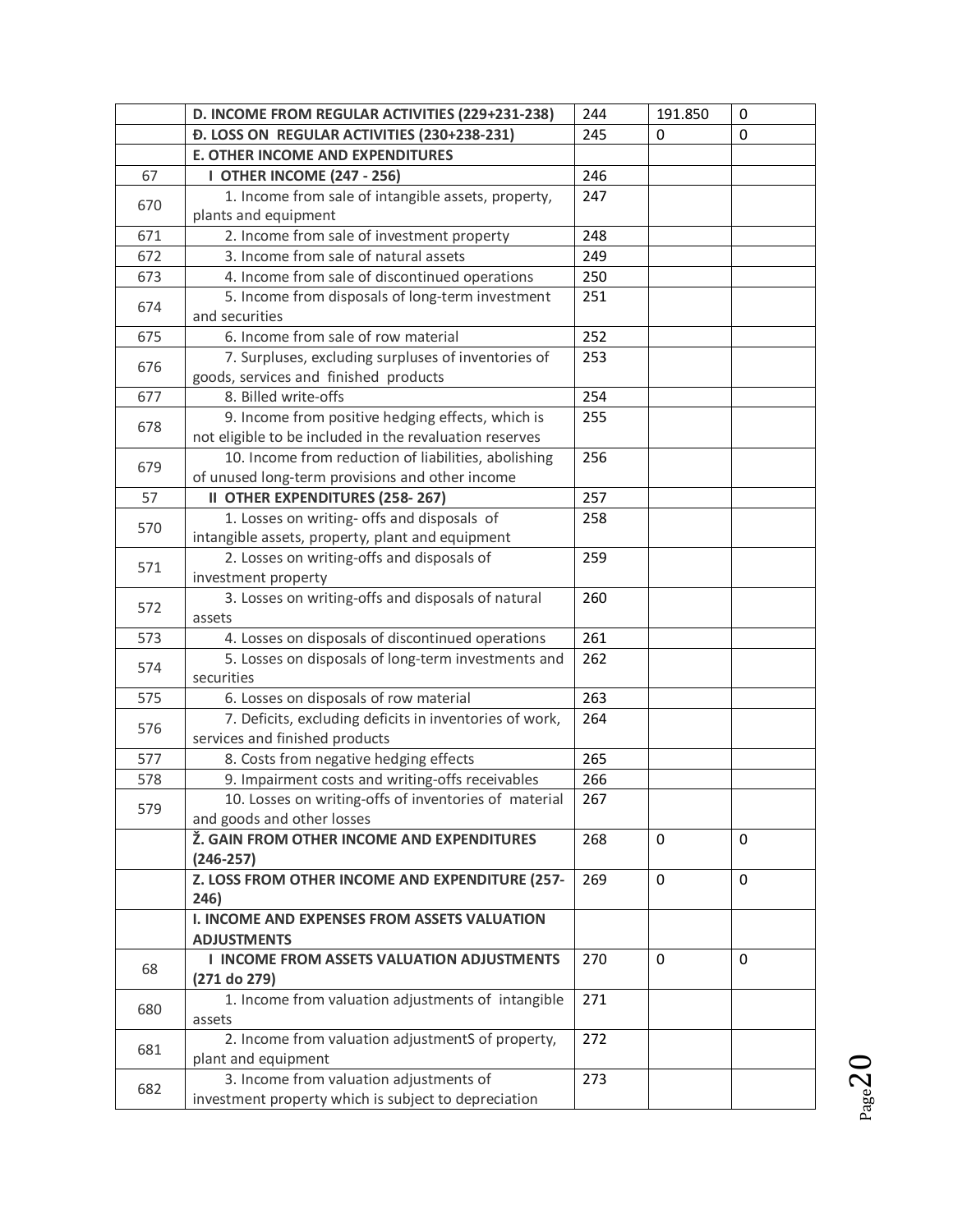| 683            | 4. Income from valuation adjustments of natural<br>assets which are subject to depreciation | 274        |                    |             |
|----------------|---------------------------------------------------------------------------------------------|------------|--------------------|-------------|
| 684            | 5. Income from valuation adjustments of long-term                                           | 275        |                    |             |
|                | investments and financial assets available for sale                                         |            |                    |             |
| 685            | 6. Income from valuation adjustments of<br>inventories of material and goods                | 276        |                    |             |
| 686            | 7. Income from valuation adjustments of short-term<br>financial investments                 | 277        |                    |             |
| 687            | 8. Income from valuation adjustments of capital                                             | 278        |                    |             |
| 689            | 9. Income from valuation adjustments of other<br>assets                                     | 279        |                    |             |
| 58             | <b>II EXPENDITURES FROM VALUATION ADJUSTMENT</b>                                            | 280        | $\mathbf 0$        | $\mathbf 0$ |
|                | OF ASSETS (281 - 288)                                                                       | 281        |                    |             |
| 580            | 1. Impairment of intangible assets                                                          |            |                    |             |
| 581            | 2. Impairment of real oroperty, plant and<br>equipment                                      | 282        |                    |             |
| 582            | 3. Impairment of investment property which is<br>subject to depreciation                    | 283        |                    |             |
|                | 4. Impairment of narural assets which are subject to                                        | 284        |                    |             |
| 583            | depreciation                                                                                |            |                    |             |
|                | 5. Impairment of long-term investments and                                                  | 285        |                    |             |
| 584            | financial assets available for sale                                                         |            |                    |             |
| 585            | 6. Impairment of material and goods inventories                                             | 286        |                    |             |
| 586            | 7. Impairment of short-term financial investments                                           | 287        |                    |             |
| 589            | 8. Impairment of other assets                                                               | 288        |                    |             |
|                | J. INCOME FROM ASSETS VLUATION ADJUSTMENTS<br>$(270-280)$                                   | 289        | $\mathbf 0$        | 0           |
|                | K. LOSS ON ASSETS VALUATION ADJUSTMENTS (280-                                               | 290        | $\Omega$           | 0           |
|                | 270)                                                                                        |            |                    |             |
| 690 i          | L. INCOME FROM CHANGES IN ACCOUNTING POLICIES                                               | 291        |                    |             |
| 691            | AND CORRECTIONS FROM PREVIOUS YEARS                                                         |            |                    |             |
| 590 i          | LJ. LOSSES ON CHANGES IN ACCOUNTING POLICIES AND                                            | 292        |                    |             |
| 591            | <b>CORRECTIONS FROM PREVIOUS YEARS</b>                                                      |            |                    |             |
|                | M. PROFIT AND LOSS BEFORE TAXATION                                                          |            |                    |             |
|                | 1. Profit before taxation (244+268+289+291-292)                                             | 293        | 191.850            | 0           |
|                | 2. Loss before taxation<br>$(245+269+290+292-291)$                                          | 294        | 0                  | 0           |
|                | N. CURRENT AND DEFERRED PROFIT TAX                                                          |            |                    |             |
| 721            | 1. Tax expenses for the period                                                              | 295        | 16.496             |             |
| Part of<br>722 | 2. Deferred tax expenses for the period                                                     | 296        |                    |             |
| Part of<br>722 | 3. Deferred tax income for the period                                                       | 297        |                    |             |
|                | NJ. NET PROFIT AND NET LOSS FOR THE PERIOD                                                  |            |                    |             |
|                | 1. Net profit for the current year (293-294-295-<br>296+297)                                | 298        | 175.354            | $\Omega$    |
|                | 2. Net loss for the current year (294-293+295+296-                                          | 299        | $\Omega$           | $\Omega$    |
|                |                                                                                             |            |                    |             |
|                | 297)                                                                                        |            |                    |             |
|                | TOTAL INCOME (201+231+246+270+291)<br>TOTAL EXPENSES (216+238+257+280+292)                  | 300<br>301 | 361.100<br>169.250 | 0           |

 $P_{{\rm age}}21$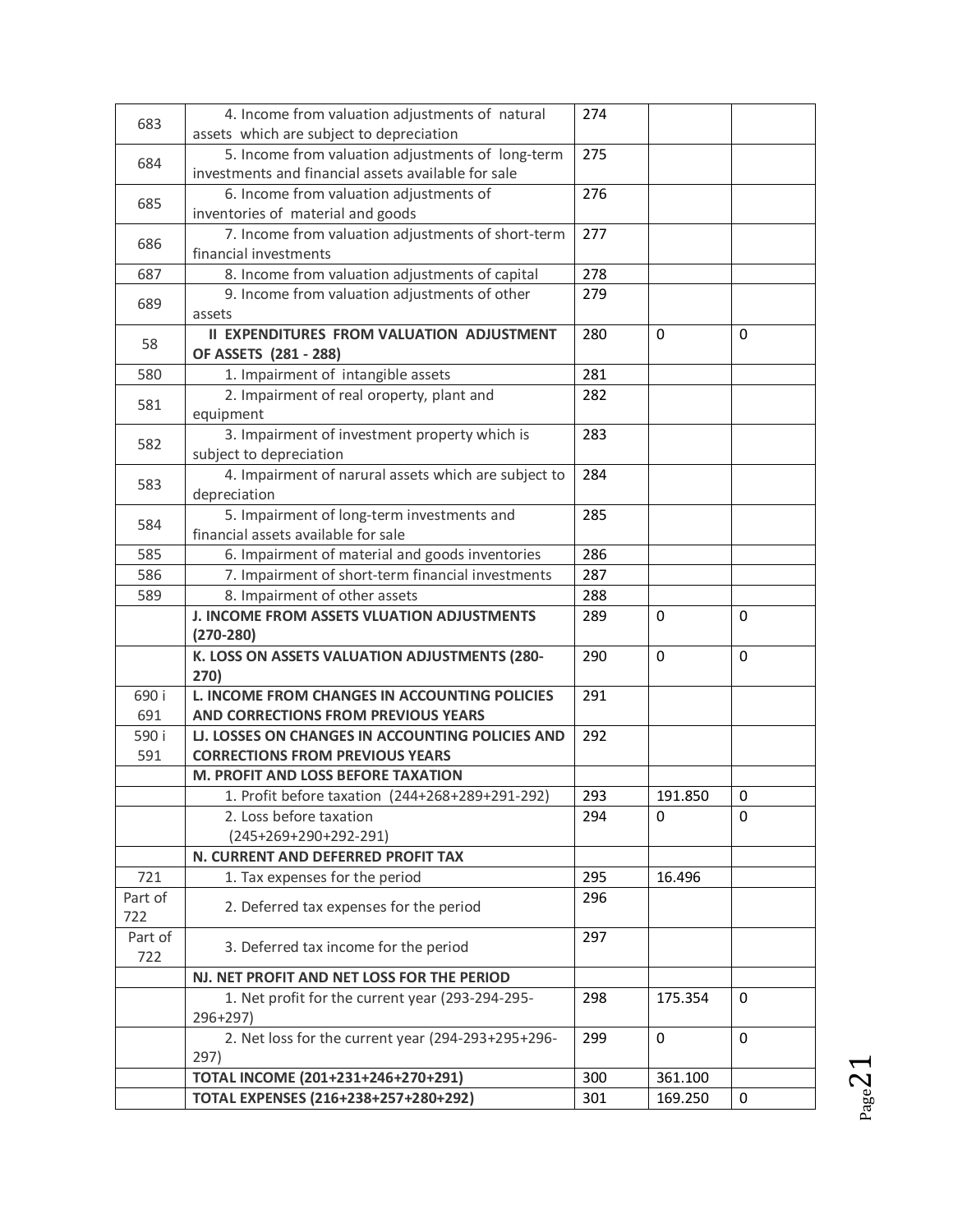| 723 | O. INTERMEDIATE DIVIDENDS AND OTHER FORMS OF<br>NET INCOME DISTRIBUTION DURING THE PERIOD | 302 |    |  |
|-----|-------------------------------------------------------------------------------------------|-----|----|--|
|     | Share of net income / loss attributable to majority                                       | 303 |    |  |
|     | shareholders                                                                              |     |    |  |
|     | Share of net income / loss attributable to minority                                       | 304 |    |  |
|     | shareholders                                                                              |     |    |  |
|     | Basic earnings per share                                                                  | 305 |    |  |
|     | Diluted earnings per share                                                                | 306 |    |  |
|     | The average number of employees based on labour                                           | 307 | 6  |  |
|     | hours                                                                                     |     |    |  |
|     | The average number of employees based on the                                              | 308 | 15 |  |
|     | situation at the end of the month                                                         |     |    |  |

| <b>Cash Flow Statement</b>                                                     |                       |         |                 |  |  |  |  |
|--------------------------------------------------------------------------------|-----------------------|---------|-----------------|--|--|--|--|
| In the period from 01/01/2013 till 31/12/2013                                  |                       |         |                 |  |  |  |  |
|                                                                                |                       |         | in<br><b>KM</b> |  |  |  |  |
| <b>POSITION</b>                                                                | <b>Mark</b><br>Amount |         |                 |  |  |  |  |
|                                                                                | for AOP               | Current | <b>Previous</b> |  |  |  |  |
|                                                                                |                       | year    | year            |  |  |  |  |
| $\mathbf{1}$                                                                   | $\overline{2}$        | 3       | 4               |  |  |  |  |
| A. CASH FLOWS FROM OPERATING ACTIVITIES                                        |                       |         |                 |  |  |  |  |
| I CASH FLOW FROM OPERATING ACTIVITIES (302 - 304)                              | 301                   | 361.164 | $\mathbf 0$     |  |  |  |  |
| 1. Inflows from customers and advances received                                | 302                   | 620     |                 |  |  |  |  |
| 2. Inflows from premiums, subventions, grants, etc.                            | 303                   | 360.544 |                 |  |  |  |  |
| 3. Other inflows from operating activities                                     | 304                   |         |                 |  |  |  |  |
| II Cash outflow from operating activities (306 -310)                           | 305                   | 177.131 | 0               |  |  |  |  |
| 1. Payments to suppliers and advances paid                                     | 306                   | 30.550  |                 |  |  |  |  |
| 2. Payments for employee wages, fringe benefits and other<br>employee benefits | 307                   | 140.745 |                 |  |  |  |  |
| 3. Payment of interest outflow                                                 | 308                   |         |                 |  |  |  |  |
| 4. Payment of income taxes                                                     | 309                   |         |                 |  |  |  |  |
| 5. Other outflows from operating activities                                    | 310                   | 5.836   |                 |  |  |  |  |
| III Net cash inflow from operating activities (301-305)                        | 311                   | 184.033 | 0               |  |  |  |  |
| IV Net cash outflow from operating activities (305-301)                        | 312                   | 0       | 0               |  |  |  |  |
| <b>B. CASH INFLOWS FROM INVESTING ACTIVITIES</b>                               |                       |         |                 |  |  |  |  |
| I CASH INFLOWS FROM INVESTING ACTIVITIES (314 - 319)                           | 313                   | 0       | $\mathbf 0$     |  |  |  |  |
| 1. Inflows from short-term financial investments                               | 314                   |         |                 |  |  |  |  |
| 2. Inflows from the sale of stocks and shares                                  | 315                   |         |                 |  |  |  |  |
| 3. Inflows from sale of intangible assets, property, plants,                   | 316                   |         |                 |  |  |  |  |
| equipment, investment property and natural assets                              |                       |         |                 |  |  |  |  |
| 4. Inflows from interests                                                      | 317                   |         |                 |  |  |  |  |
| 5. Inflows from dividens and participation in profit                           | 318                   |         |                 |  |  |  |  |
| 6. Inflow from other long-term investments                                     | 319                   |         |                 |  |  |  |  |

 $P_{\text{age}}22$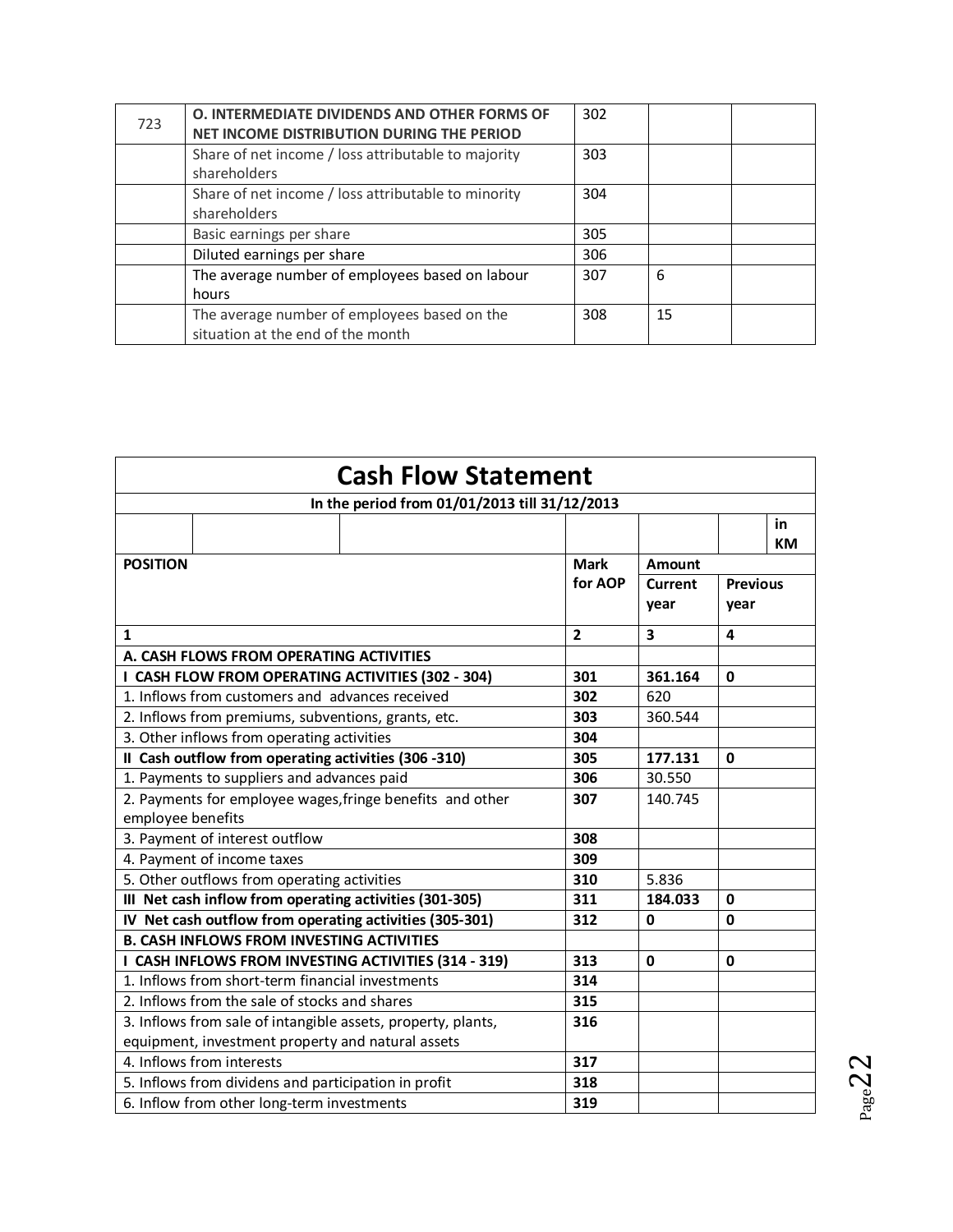| II Cash outflows from investing activities (321 - 324)            | 320             | 0              | 0            |  |
|-------------------------------------------------------------------|-----------------|----------------|--------------|--|
| 1. Outflows from short-term financial investments                 | 321             |                |              |  |
| 2. Outflows from purchase of stock and shares                     | 322             |                |              |  |
| 3. Outflows from purchase of intangible assets, property, plants, | 323             |                |              |  |
| equipment, investment property and natural assets                 |                 |                |              |  |
| 4. Outflows from other long-term investments                      | 324             |                |              |  |
| III Net cash inflow from investing activities (313-320)           | 325             | 0              | 0            |  |
| IV Net cash outflow from investing activities (320-313)           | 326             | 0              | 0            |  |
| V. CASH FLOWS FROM FINANCING ACTIVITIES                           |                 |                |              |  |
| I Cash inflow from financing activities (328 - 331)               | 327             | 2.000          | 0            |  |
| 1. Inflows from increase in basic capital                         | 328             | 2.000          |              |  |
| 2. Inflows from long-term loans                                   | 329             |                |              |  |
| 3. Inflows from short-term loans                                  | 330             |                |              |  |
| 4. Inflow from other long-term and short-term liabilities         | 331             |                |              |  |
| II Cash outflows from financing activities (333 - 338)            | 332             | 0              | 0            |  |
| 1. Outflow from redemption of own its stock and shares            | 333             |                |              |  |
| 2. Outflows from long-term loans                                  | 334             |                |              |  |
| 3. Outflows from short-term loans                                 | 335             |                |              |  |
| 4. Outflows from financial leasing                                | 336             |                |              |  |
| 5. Outflows from dividends                                        | 337             |                |              |  |
| 6. Outflows from other long-term and short-term liabilities       | 338             |                |              |  |
| III Net cash inflow from financing activities (327-332)           | 339             | 2.000          | 0            |  |
| IV Net cash outflow from financing activities (332-327)           | 340             | 0              | $\mathbf{0}$ |  |
| G. TOTAL CASH INFLOW (301+313+327)                                | 341             | 363.164        | 0            |  |
| D. TOTAL CASH OUTFLOW (305+320+332)                               | 342             | 177.131        | 0            |  |
| Đ. NET CASH INFLOW (341-342)                                      | 343             | 186.033        | 0            |  |
| E. NET CASH OUTFLOW (342-341)                                     | 344             | 0              | 0            |  |
| Ž. CASH AT THE BEGINNING OF THE ACCOUNTING PERIOD                 | 345             |                |              |  |
| Z. FOREIGN EXCHANGE GAINS FROM TRANSLATION OF CASH                | 346             |                |              |  |
| I. FOREIGN EXCHANGE LOSSES FROM TRANSLATION OF CASH               | 347             |                |              |  |
| J. CASH AT THE END OF THE ACCOUNTING PERIOD                       | 348             | 186.033        | 0            |  |
| (345+343-344+346-347)                                             |                 |                |              |  |
| Software: UNITRADE SOFT Brcko District BiH                        |                 |                |              |  |
|                                                                   | In              | <b>Brcko</b>   |              |  |
|                                                                   | On              | 10/02/2014     |              |  |
|                                                                   | Licensed        | <b>TOŠIĆ</b>   |              |  |
|                                                                   | person          | <b>GORDANA</b> |              |  |
|                                                                   | <b>Director</b> |                |              |  |

| <b>REPORT</b> on other gains and losses |                                               |                 |         |                 |  |  |  |
|-----------------------------------------|-----------------------------------------------|-----------------|---------|-----------------|--|--|--|
|                                         | In the period from 01/01/2013 till 31/12/2013 |                 |         |                 |  |  |  |
| <b>Positio</b>                          | <b>POSITION</b>                               | <b>AOP Mark</b> | Amount  |                 |  |  |  |
| n mark                                  |                                               |                 | Current | <b>Previous</b> |  |  |  |
|                                         |                                               |                 | year    | year            |  |  |  |
|                                         |                                               |                 |         |                 |  |  |  |
| А                                       | NET PROFIT OR NET LOSS OF THE PERIOD          | 400             | 175.354 |                 |  |  |  |

 $P_{\text{age}}23$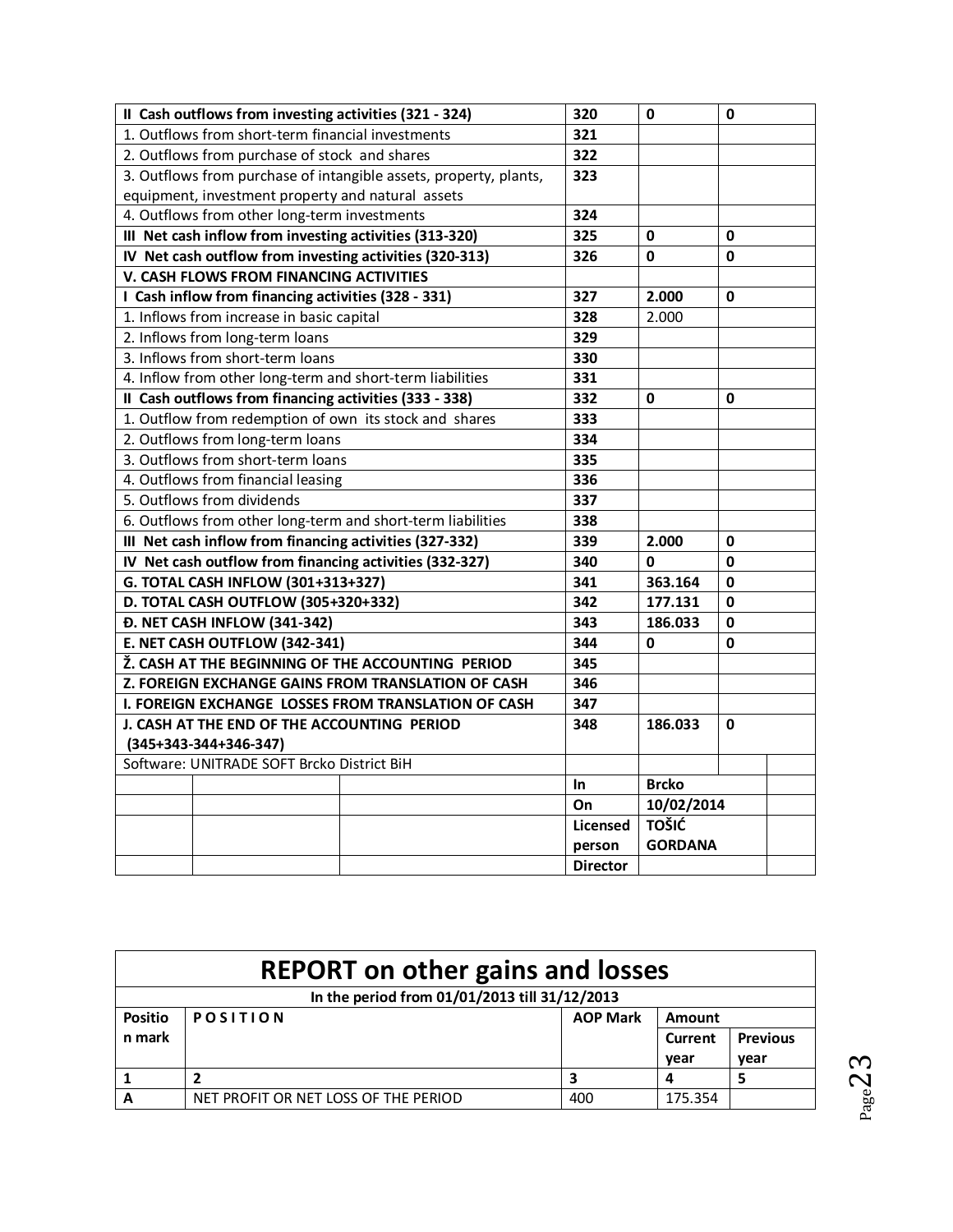| $\begin{array}{c} \hline \end{array}$ | GAINS DETERMINED DIRECTLY IN CAPITAL (402+407)                                   | 401             |                      |  |
|---------------------------------------|----------------------------------------------------------------------------------|-----------------|----------------------|--|
| $\mathbf{1}$ .                        | Gains from decreasing revaluation reserves for fixed                             | 402             |                      |  |
|                                       | assets, except securities available for sale.                                    |                 |                      |  |
| 2.                                    | Gains on the basis of changes in the fair value of                               | 403             |                      |  |
|                                       | securities available for sale                                                    |                 |                      |  |
| 3.                                    | Gains on the basis of translation of financial                                   | 404             |                      |  |
|                                       | statements of foreign operations                                                 |                 |                      |  |
| 4.                                    | Actuarial gains on defined benefit plans                                         | 405             |                      |  |
| 5.                                    | Effective part of the gain on cash flows hedging                                 | 406             |                      |  |
| 6.                                    | Other gains determined directly in capital                                       | 407             |                      |  |
| $\mathbf{H}$                          | LOSSES DETERMINED DIRECTLY IN CAPITAL (409+413)                                  | 408             |                      |  |
| 1.                                    | Losses from changes in fair value of securities available<br>for sale            | 409             |                      |  |
| 2.                                    | Losses arising from translation of financial statements<br>of foreign operations | 410             |                      |  |
| 3.                                    | Actuarial losses on defined benefit plans                                        | 411             |                      |  |
| 4.                                    | The effective portion of the loss on cash flow hedging                           | 412             |                      |  |
| 5.                                    | Other losses recognized directly in capital                                      | 413             |                      |  |
| В.                                    | OTHER GAINS OR LOSSES OF THE PERIOD (401-408) or<br>$(408-401)$                  | 414             |                      |  |
| V.                                    | <b>INCOME TAXES RELATING TO THE OTHER GAINS AND</b><br><b>LOSSES</b>             | 415             |                      |  |
| G.                                    | NET RESULT FROM OTHER INCOMES AND LOSSES OF<br><b>THE PERIOD (414 - 415)</b>     | 416             |                      |  |
| D.                                    | TOTAL NET RESULT FOR THE ACCOUNTING PERIOD                                       | 417             | 175.354              |  |
| Ī.                                    | TOTAL NET PROFIT FOR THE ACCOUNTING PERIOD                                       | 417             | 175.354              |  |
|                                       | $(400-416)$                                                                      |                 |                      |  |
|                                       |                                                                                  |                 |                      |  |
|                                       | Software: UNITRADE SOFT Brcko District BiH                                       |                 |                      |  |
|                                       |                                                                                  | In.             | <b>Brcko</b>         |  |
|                                       |                                                                                  | On              | 10/02/2014           |  |
|                                       |                                                                                  | Licensed        | <b>TOŠIĆ GORDANA</b> |  |
|                                       |                                                                                  | person          |                      |  |
|                                       |                                                                                  | <b>Director</b> |                      |  |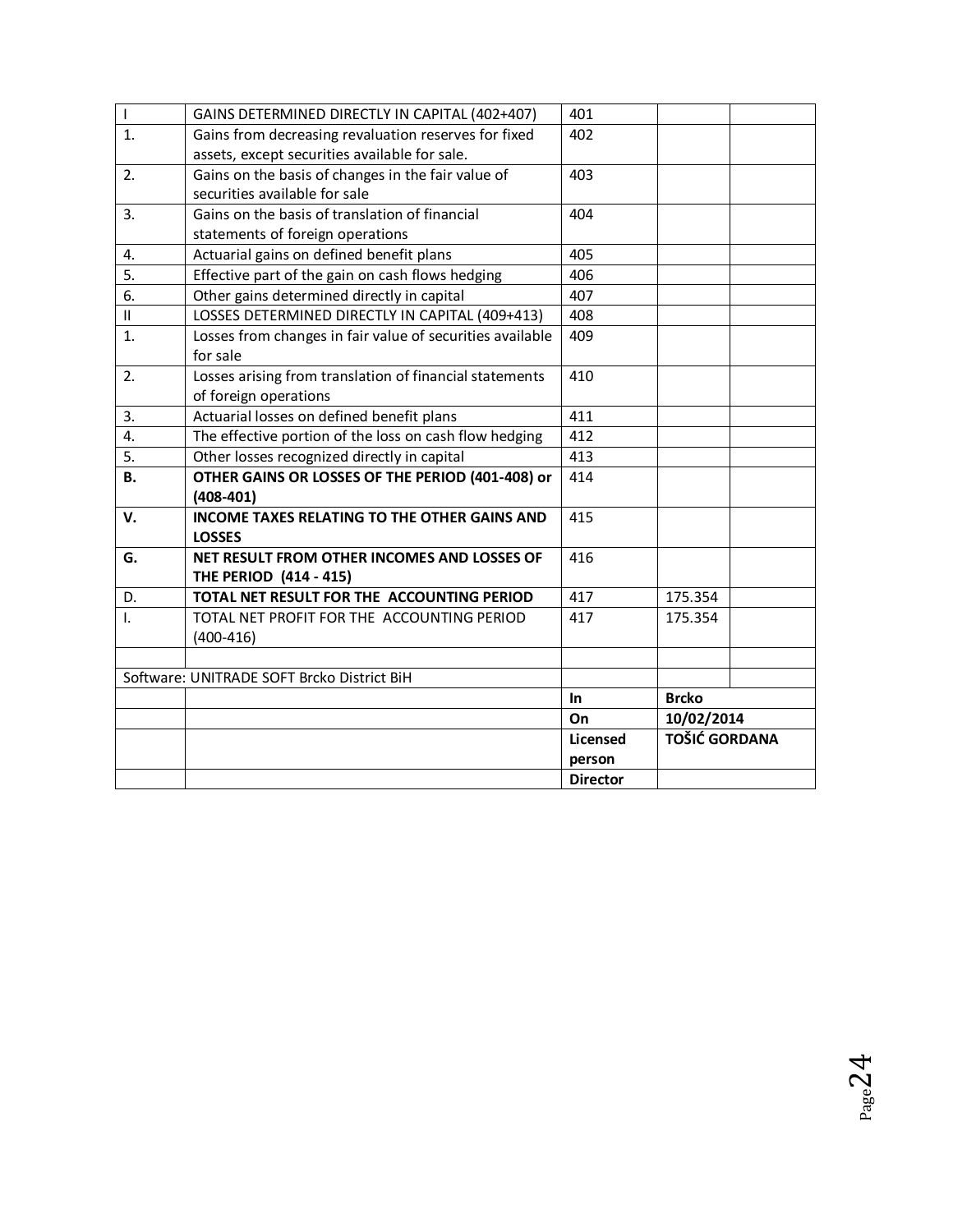| Statement of changes in capital |                              |                |                                     |           |      |      |                                              |            |     |                |
|---------------------------------|------------------------------|----------------|-------------------------------------|-----------|------|------|----------------------------------------------|------------|-----|----------------|
|                                 |                              |                | For the period ending on 31.12.2013 |           |      |      |                                              |            |     |                |
|                                 |                              |                |                                     |           |      |      |                                              |            |     | j.             |
|                                 |                              |                |                                     |           |      |      |                                              |            |     | n              |
|                                 |                              |                |                                     |           |      |      |                                              |            |     |                |
|                                 |                              |                |                                     |           |      |      |                                              |            |     | К              |
|                                 |                              |                |                                     |           |      |      |                                              |            |     | M              |
| N                               | Type of change in capital    |                |                                     |           |      |      | Capital that belongs to the owners of parent |            | Mi  | <b>TOTAL</b>   |
| u                               |                              | company        |                                     |           |      |      |                                              |            | nor | <b>CAPITAL</b> |
| m                               |                              | <b>Mark</b>    | Shar                                | Rev       | Unr  | Oth  | Accumul                                      | <b>Tot</b> | ity |                |
| b                               |                              | for            | e                                   | alu       | eali | er   | ated                                         | al         |     |                |
| e                               |                              | <b>AOP</b>     | capit                               | ati       | zed  | res  | non-                                         |            | int |                |
| r                               |                              |                | al                                  | on        | gai  | erv  | allocated                                    |            | ere |                |
|                                 |                              |                | and                                 | res       | ns/  | es   | earnings<br>I                                |            | st  |                |
|                                 |                              |                | shar                                | erv       | loss | (iss | uncovere                                     |            |     |                |
|                                 |                              |                | es in                               | es        | es   | uan  | d loss                                       |            |     |                |
|                                 |                              |                | a                                   | (M        | on   | ce   |                                              |            |     |                |
|                                 |                              |                | limit                               | <b>RS</b> | fina | pre  |                                              |            |     |                |
|                                 |                              |                | ed                                  | 16,       | nci  | mi   |                                              |            |     |                |
|                                 |                              |                | liabil                              | <b>MR</b> | al   | um   |                                              |            |     |                |
|                                 |                              |                | ity                                 | S         | ass  | ,    |                                              |            |     |                |
|                                 |                              |                | com                                 | 21        | ets  | leg  |                                              |            |     |                |
|                                 |                              |                | pany                                | and       | ava  | al   |                                              |            |     |                |
|                                 |                              |                |                                     | <b>MR</b> | ilab | and  |                                              |            |     |                |
|                                 |                              |                |                                     | S         | le   | stat |                                              |            |     |                |
|                                 |                              |                |                                     | 38)       | for  | uto  |                                              |            |     |                |
|                                 |                              |                |                                     |           | sal  | ry   |                                              |            |     |                |
|                                 |                              |                |                                     |           | e    | res  |                                              |            |     |                |
|                                 |                              |                |                                     |           |      | erv  |                                              |            |     |                |
|                                 |                              |                |                                     |           |      | es,  |                                              |            |     |                |
|                                 |                              |                |                                     |           |      | cas  |                                              |            |     |                |
|                                 |                              |                |                                     |           |      | h    |                                              |            |     |                |
|                                 |                              |                |                                     |           |      | flo  |                                              |            |     |                |
|                                 |                              |                |                                     |           |      | w    |                                              |            |     |                |
|                                 |                              |                |                                     |           |      | pro  |                                              |            |     |                |
|                                 |                              |                |                                     |           |      | tec  |                                              |            |     |                |
|                                 |                              |                |                                     |           |      | tio  |                                              |            |     |                |
|                                 |                              |                |                                     |           |      | n)   |                                              |            |     |                |
|                                 | $\mathbf{1}$                 | $\overline{2}$ | $\overline{\mathbf{3}}$             | 4         | 5    | 6    | $\overline{\mathbf{z}}$                      | 8          | 9   | 10             |
| $\mathbf 1$                     | <b>Balance on 31/12/2013</b> | 901            |                                     |           |      |      |                                              |            |     |                |
| $\overline{2}$                  | The effects of changes in    | 902            |                                     |           |      |      |                                              |            |     |                |
|                                 | accounting policies          |                |                                     |           |      |      |                                              |            |     |                |
| 3                               | Effects of error correction  | 903            |                                     |           |      |      |                                              |            |     |                |
|                                 | New balance on               | 904            |                                     |           |      |      |                                              |            |     |                |
|                                 | 31/12/2013                   |                |                                     |           |      |      |                                              |            |     |                |

 $Page25$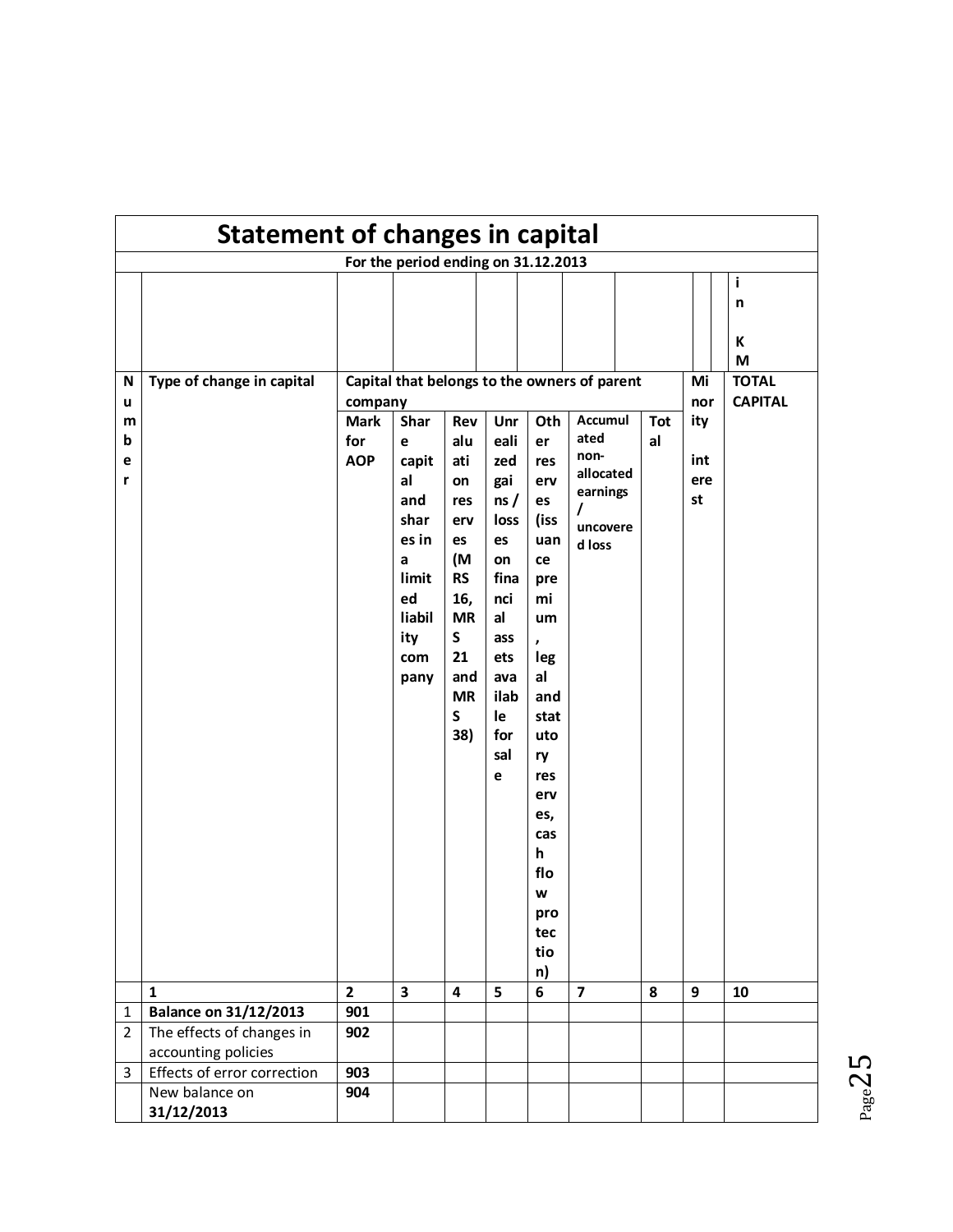|                | $(901 \pm 902 \pm 903)$                                    |     |      |  |         |  |         |
|----------------|------------------------------------------------------------|-----|------|--|---------|--|---------|
| 4              | The effects of revaluation                                 | 905 |      |  |         |  |         |
|                | of tangible and intangible                                 |     |      |  |         |  |         |
|                | assets                                                     |     |      |  |         |  |         |
| 5              | Unrealized gains / losses                                  | 906 |      |  |         |  |         |
|                | on financial assets                                        |     |      |  |         |  |         |
|                | available for sale                                         |     |      |  |         |  |         |
| 6              | Foreign currency                                           | 907 |      |  |         |  |         |
|                | differences arising from                                   |     |      |  |         |  |         |
|                | translation of financial                                   |     |      |  |         |  |         |
|                | statements in other                                        |     |      |  |         |  |         |
|                | functional currency                                        |     |      |  |         |  |         |
| 7              | Net profit / loss for the                                  | 908 |      |  | 175.354 |  | 175.354 |
|                | period reported in balance                                 |     |      |  |         |  |         |
|                | statement                                                  |     |      |  |         |  |         |
| 8              | Net gains / losses of the                                  | 909 |      |  |         |  |         |
|                | period acknowledged                                        |     |      |  |         |  |         |
|                | directly in capital                                        |     |      |  |         |  |         |
| 9              | Declared dividends and                                     | 910 |      |  |         |  |         |
|                | other ways of distributions<br>of profit and loss coverage |     |      |  |         |  |         |
| $\mathbf{1}$   | Emission of share capital                                  | 911 | 2.00 |  |         |  | 2.000   |
| 0              | and other forms of                                         |     | 0    |  |         |  |         |
|                | increase or decrease of                                    |     |      |  |         |  |         |
|                | basic capital                                              |     |      |  |         |  |         |
|                |                                                            |     |      |  |         |  |         |
| $\mathbf{1}$   |                                                            | 912 | 2.00 |  | 175.354 |  | 177.354 |
| $\mathbf{1}$   | Balance on 31/12/2013/<br>01/01/2014/                      |     | 0    |  |         |  |         |
|                | $(904 \pm 905 \pm 906 \pm 907 \pm$                         |     |      |  |         |  |         |
|                | $908 \pm 909 - 910 + 911$                                  |     |      |  |         |  |         |
| $\mathbf{1}$   | The effects of changes in                                  | 913 |      |  |         |  |         |
| $\overline{2}$ | accounting policies                                        |     |      |  |         |  |         |
| $\mathbf{1}$   | Effects of error correction                                | 914 |      |  |         |  |         |
| 3              |                                                            |     |      |  |         |  |         |
| 1              | New balance on                                             | 915 |      |  |         |  |         |
| 4              | 01/01/2014                                                 |     |      |  |         |  |         |
|                | $(912 \pm 913 \pm 914)$                                    |     |      |  |         |  |         |
| $\mathbf{1}$   | The effects of revaluation                                 | 916 |      |  |         |  |         |
| 5              | of tangible and intangible                                 |     |      |  |         |  |         |
|                | assets                                                     |     |      |  |         |  |         |
| $\mathbf{1}$   | Unrealized gains / losses                                  | 917 |      |  |         |  |         |
| 6              | on financial assets                                        |     |      |  |         |  |         |
| $\mathbf{1}$   | available for sale                                         | 918 |      |  |         |  |         |
| $\overline{7}$ | Foreign currency<br>differences arising from               |     |      |  |         |  |         |
|                | translation of financial                                   |     |      |  |         |  |         |
|                | statements in other                                        |     |      |  |         |  |         |
|                | functional currency                                        |     |      |  |         |  |         |
| $\mathbf{1}$   | Net profit / loss for the                                  | 919 |      |  |         |  |         |
| 8              | period reported in the<br>balance statement                |     |      |  |         |  |         |

 $P_{{\rm age}}26$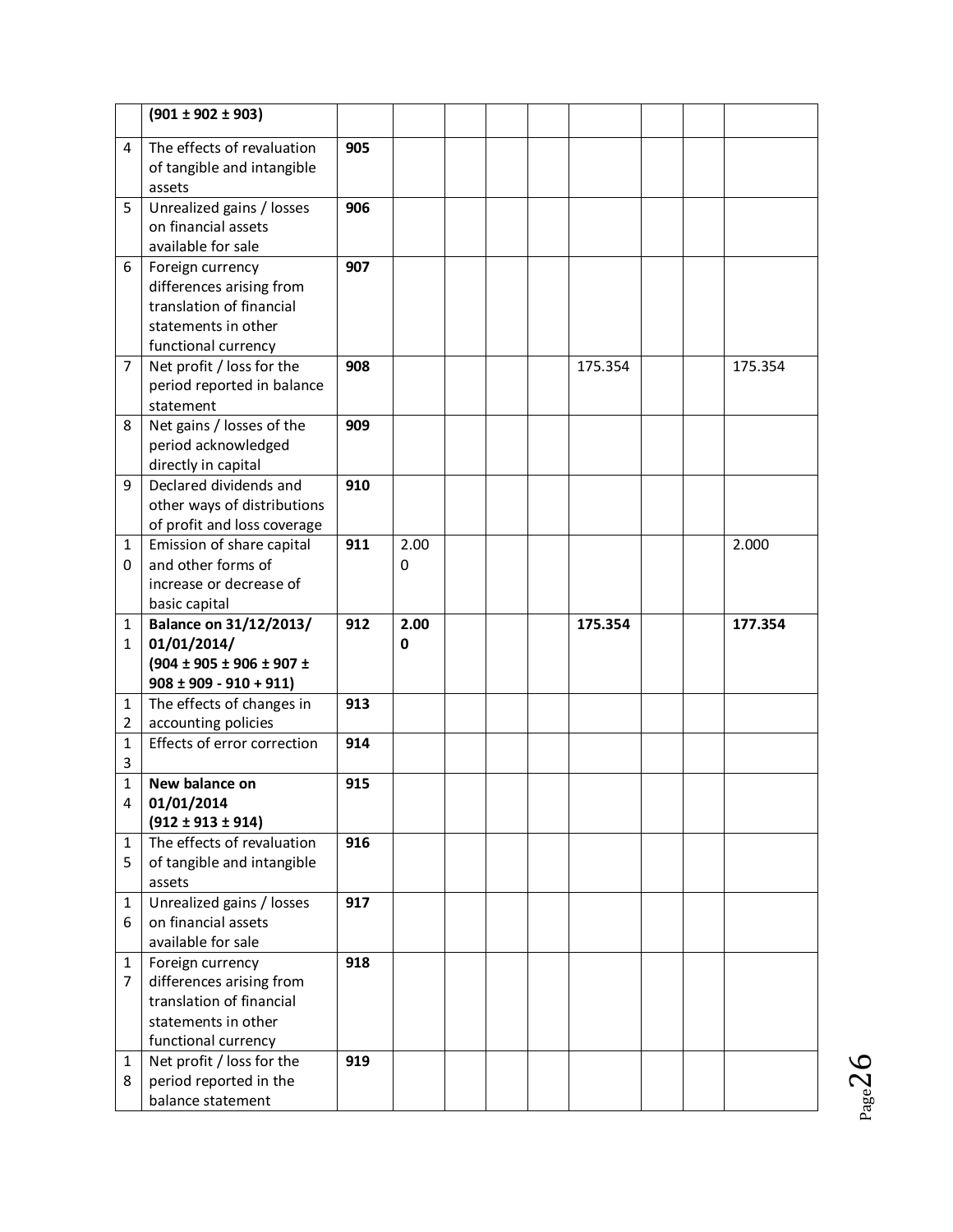| $\mathbf{1}$   | Net gains / losses of the          | 920 |      |  |           |              |         |
|----------------|------------------------------------|-----|------|--|-----------|--------------|---------|
| 9              | period acknowledged                |     |      |  |           |              |         |
|                | directly in capital                |     |      |  |           |              |         |
| $\overline{2}$ | Declared dividends and             | 921 |      |  |           |              |         |
| $\Omega$       | other ways of distributions        |     |      |  |           |              |         |
|                | of profit and loss coverage        |     |      |  |           |              |         |
| 2              | Emission of share capital          | 922 |      |  |           |              |         |
| 1              | and other forms of                 |     |      |  |           |              |         |
|                | increase or decrease of            |     |      |  |           |              |         |
|                | basic capital                      |     |      |  |           |              |         |
| $\overline{2}$ | <b>Balance on 31/12/2013</b>       | 923 | 2.00 |  | 175.354   |              | 177.354 |
| 2              | $(915 \pm 916 \pm 917 \pm 918 \pm$ |     | 0    |  |           |              |         |
|                | $919 \pm 920 - 921 + 922$          |     |      |  |           |              |         |
|                |                                    |     |      |  | <b>In</b> | <b>Brcko</b> |         |

| <b>ANNEX - Additional Accounting Report</b>    |                                                                                                                                                              |                         |                           |                         |  |  |  |
|------------------------------------------------|--------------------------------------------------------------------------------------------------------------------------------------------------------------|-------------------------|---------------------------|-------------------------|--|--|--|
| For the period from 01/01/2013 till 31/12/2013 |                                                                                                                                                              |                         |                           |                         |  |  |  |
| Invoice                                        | <b>DESCRIPTION</b>                                                                                                                                           | <b>AOP</b>              |                           |                         |  |  |  |
| group                                          |                                                                                                                                                              | <b>Marking</b>          | Amount<br>Current<br>year | <b>Previous</b><br>vear |  |  |  |
| $\mathbf{1}$                                   | $\overline{2}$                                                                                                                                               | $\overline{\mathbf{3}}$ | $\overline{\mathbf{4}}$   | 5                       |  |  |  |
| 61                                             | INCOME FROM SALE OF OWN GOODS AND SERVICES<br>$(602+605)$                                                                                                    | 601                     | 556                       |                         |  |  |  |
| part 61                                        | A) Income from sales of goods                                                                                                                                | 602                     |                           |                         |  |  |  |
| part 612                                       | Of which: income from sales of products in foreign<br>markets                                                                                                | 603                     |                           |                         |  |  |  |
| part 611                                       | Income from sales in the other entity or Brcko District of<br><b>BiH</b>                                                                                     | 604                     |                           |                         |  |  |  |
| part 61                                        | b) Income from services                                                                                                                                      | 605                     | 556                       |                         |  |  |  |
| part 612                                       | Of which: income from sales (providing) services on<br>foreign market                                                                                        | 606                     |                           |                         |  |  |  |
| part 611                                       | Income from sale of (provision) services in the other<br>entity or Brcko District of BiH                                                                     | 607                     |                           |                         |  |  |  |
| 65                                             | OTHER OPERATING INCOME<br>$(609+6012+613+614+615+616+617)$                                                                                                   | 608                     | 360.544                   |                         |  |  |  |
| 650                                            | a) Income from premiums, subventions, grants,<br>reimbursements, compensation                                                                                | 609                     | 360.554                   |                         |  |  |  |
| part 650                                       | Of which: Income based on subventions on products<br>(subventions that can be displayed per unit volume, for<br>example: a ticket, flour, bread, milk, etc.) | 610                     |                           |                         |  |  |  |
| part 650                                       | Income on the basis of subventions on production (on<br>employment, wages, interest rates, to reduce pollution,<br>etc.)                                     | 611                     |                           |                         |  |  |  |
| 651                                            | b) Rental income                                                                                                                                             | 612                     |                           |                         |  |  |  |
| 652                                            | v) Income from donations                                                                                                                                     | 613                     |                           |                         |  |  |  |

 $P_{{\rm age}}27$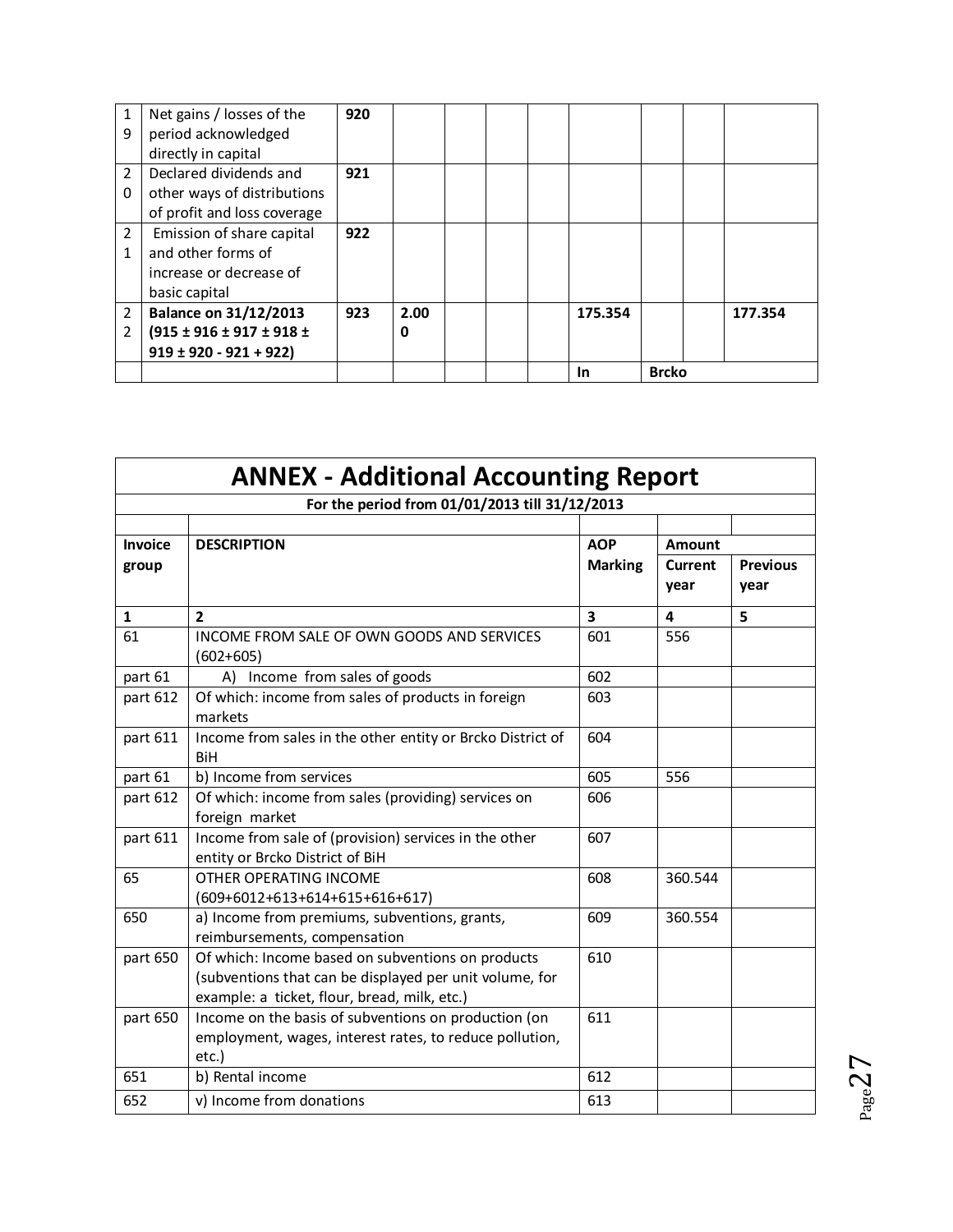| 653         | g) Income from membership fees                                                               | 614 |         |
|-------------|----------------------------------------------------------------------------------------------|-----|---------|
| 654         | d) Income from tantiems and licensing rights                                                 | 615 |         |
| 655         | đ) Income from the earmarked funding sources (from the<br>budget, funds, etc.)               | 616 |         |
| 659         | e) Other operating income on other grounds                                                   | 617 |         |
| $66 + 67$   | FINANCIAL AND OTHER INCOME                                                                   | 618 |         |
| part 660    | Of which: Income from participation in profits<br>(dividends)                                | 619 |         |
| part 670    | Gains on sale of property, plant and equipment                                               | 620 |         |
| 678         | Income on the basis of agreed hedging effects                                                | 621 |         |
| 51          | <b>COST OF MATERIALS</b>                                                                     | 622 | 8.702   |
| 513         | Of which: fuel costs and energy                                                              | 623 |         |
| 52          | COST OF SALARIES, FRINGE BENEFITS AND OTHER<br>PERSONAL EXPENSES                             | 624 | 140.745 |
| 522         | Of which: Costs of gross compensation for members of<br>the Management and Supervisory Board | 625 | 61.637  |
| part 529    | Daily allowance on a business trip                                                           | 626 | 2.163   |
| part 529    | The costs of accommodation, food and transport on a<br>business trip                         | 627 |         |
| 53          | PRODUCTION EXPENSES<br>(629+630+631+632+633+634+635+636)                                     | 628 | 5.250   |
| 530         | a) Cost of services used in production and processing of<br>outputs                          | 629 |         |
| 531         | b) Transportation costs                                                                      | 630 | 916     |
| part 532    | v) The costs of the services of regular maintenance of<br>fixed assets                       | 631 |         |
| part 532    | g) The costs of the services of investment maintenance<br>of fixed assets                    | 632 |         |
| 533         | d)Cost of leases                                                                             | 633 | 3.015   |
| 534+53<br>5 | d) The costs of fairs, advertising and propaganda                                            | 634 | 5.041   |
| 536+53<br>7 | e) Research and development costs that are not<br>capitalized                                | 635 |         |
| 539         | ž) Cost of other services                                                                    | 636 | 350     |
| Part<br>539 | Of which: production services per contract on temporary<br>and part-time jobs                | 637 |         |
| part 539    | Compensation for copyright works that make<br>production services                            | 638 |         |
| 55          | <b>NON-MATERIAL COSTS</b><br>(640+642+643+644+645+646+647+648)                               | 639 | 4.072   |
| 550         | Non production costs                                                                         | 640 |         |
| part 550    | Of which: Costs of professional education and training of<br>employees                       | 641 |         |
| 551         | Costs of presentation                                                                        | 642 | 1.980   |
| 552         | Insurance premiums costs                                                                     | 643 | 76      |
| 553         | Payment transactions costs                                                                   | 644 | 515     |

 $P_{\text{age}}28$